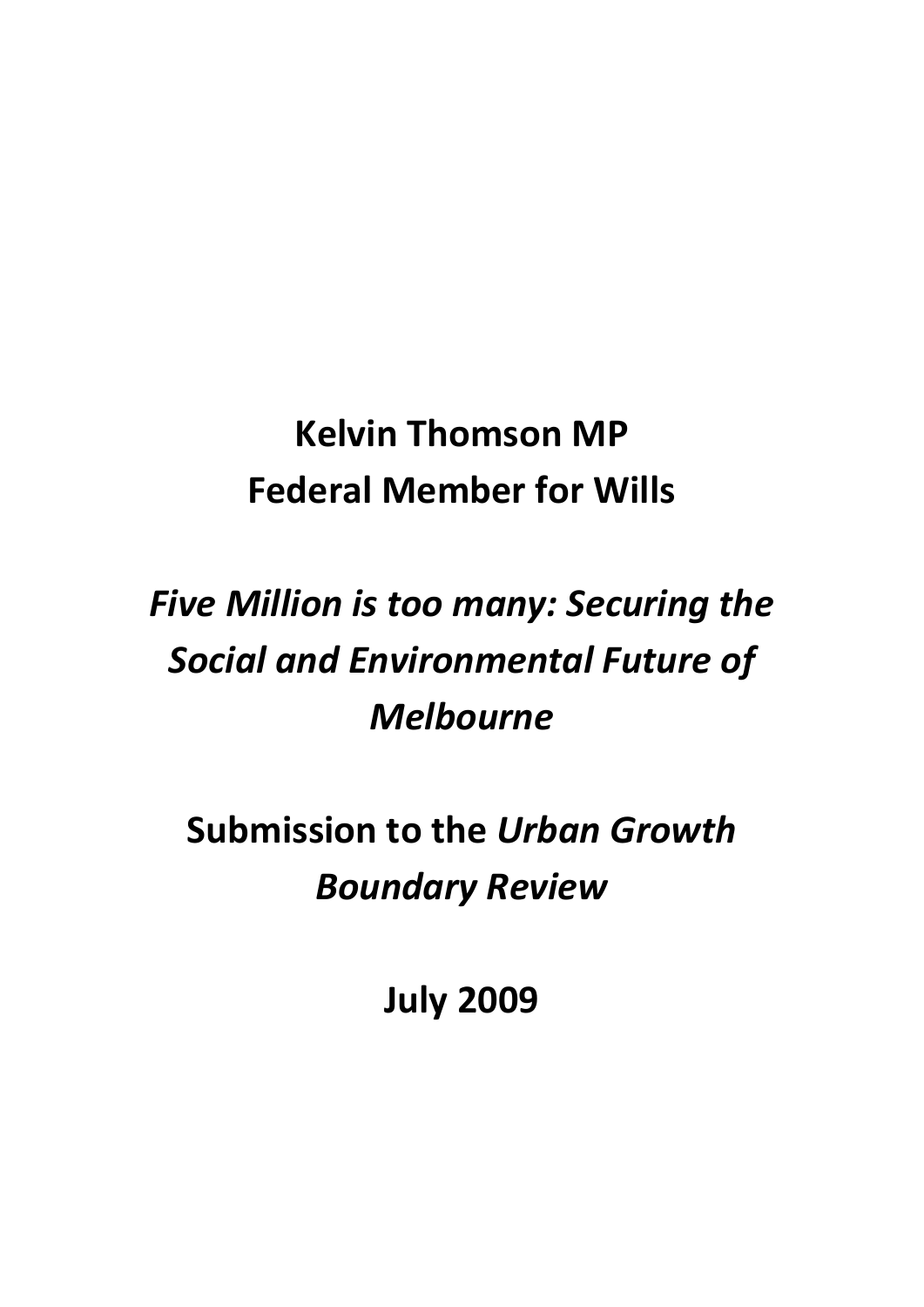### **Kelvin Thomson MP Federal Member for Wills**

## *Five Million is too many: Securing the Social and Environmental Future of Melbourne*

#### **Submission to the** *Urban Growth Boundary Review*

|    | <b>Table of Contents</b>                                                                                                               | Page |
|----|----------------------------------------------------------------------------------------------------------------------------------------|------|
| 1. |                                                                                                                                        |      |
| 2. |                                                                                                                                        |      |
| 3. |                                                                                                                                        |      |
| 4. | Melbourne 2030 & Melbourne @ 5 million: Proposed new Urban Boundaries & issues that<br>4.3 Melbourne's South-East Investigation Area12 |      |
| 5. | Population: its impact on liveability and local amenity13                                                                              |      |
| 6. | Tackling Climate Change through sustainable planning16                                                                                 |      |
| 7. |                                                                                                                                        |      |
| 8. |                                                                                                                                        |      |
| 9. |                                                                                                                                        |      |
|    |                                                                                                                                        |      |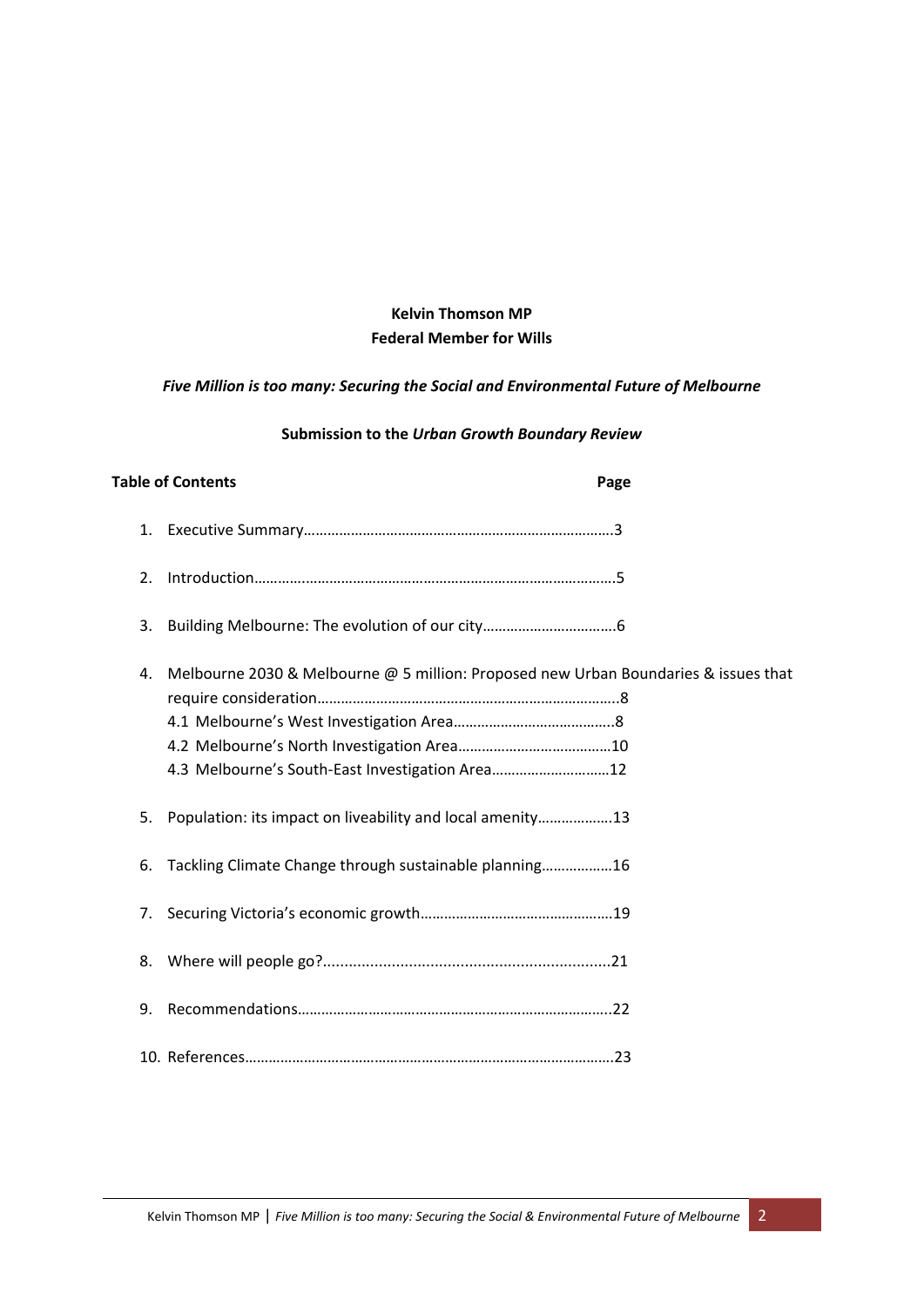## **Kelvin Thomson MP Federal Member for Wills**

#### *Five Million is too many: Securing the Social and Environmental Future of Melbourne*

#### **Submission to the** *Urban Growth Boundary Review*

#### **1. Executive Summary**

Melbourne is at a fork in the road. For a long time our city, its way of life and the opportunities it offers to all who come here has been the envy of cities around the world. To maintain this desirable situation we must act decisively to address the issues that threaten Melbourne with becoming another crowded, over populated, congested and polluted metropolis. Our city has reached the point where we need to change direction or risk our social and environmental future.

The *Urban Growth Boundary Melbourne@ 5 million* review provides the opportunity to investigate the issues currently facing our city and the options we still have to address them. This submission will identify the ecological issues associated with expanding the northern, western and southern Urban Growth Boundaries and discuss the long term consequences for Melbourne of the proposed expansion. I am making recommendations which will protect Melbourne's social and economic growth, local amenity, transport system and reduce our carbon footprint. I have put forward an alternative plan to that of an ever expanding urban fringe.

Melbourne is one of the world's most liveable cities. This year it was ranked third out of 140 cities as being the most liveable city. Our lifestyle, employment opportunities, health system, education system, infrastructure and environment are all aspects of a community that is the envy of many around the world (*The Age* 2009).

Melbourne is now the fastest growing city in Australia, with thousands flocking to live here on a never before seen scale. Melbourne's population is growing on a scale not seen in Australia before, swelling by almost 150,000 people in two years (Colebatch 2009). The 2001 Census recorded Melbourne's population at 3.3 million people (ABS 2001). In 2006 our population reached 3.6 million (ABS 2006). It has continued to grow faster than that of any other city in the country.

Melbourne's population grew by 74,713 in the year to last June and by 74, 791 during the previous year. Melbourne's population is growing by more than 200 people a day, or almost 1500 per week. Melbourne's population growth last year far outpaced all other major Australian cities. Sydney grew by 55,047 (1.35%), Brisbane by 43,404 (2.3%) and Perth by 43,381 (2.8%) (Colebatch 2009).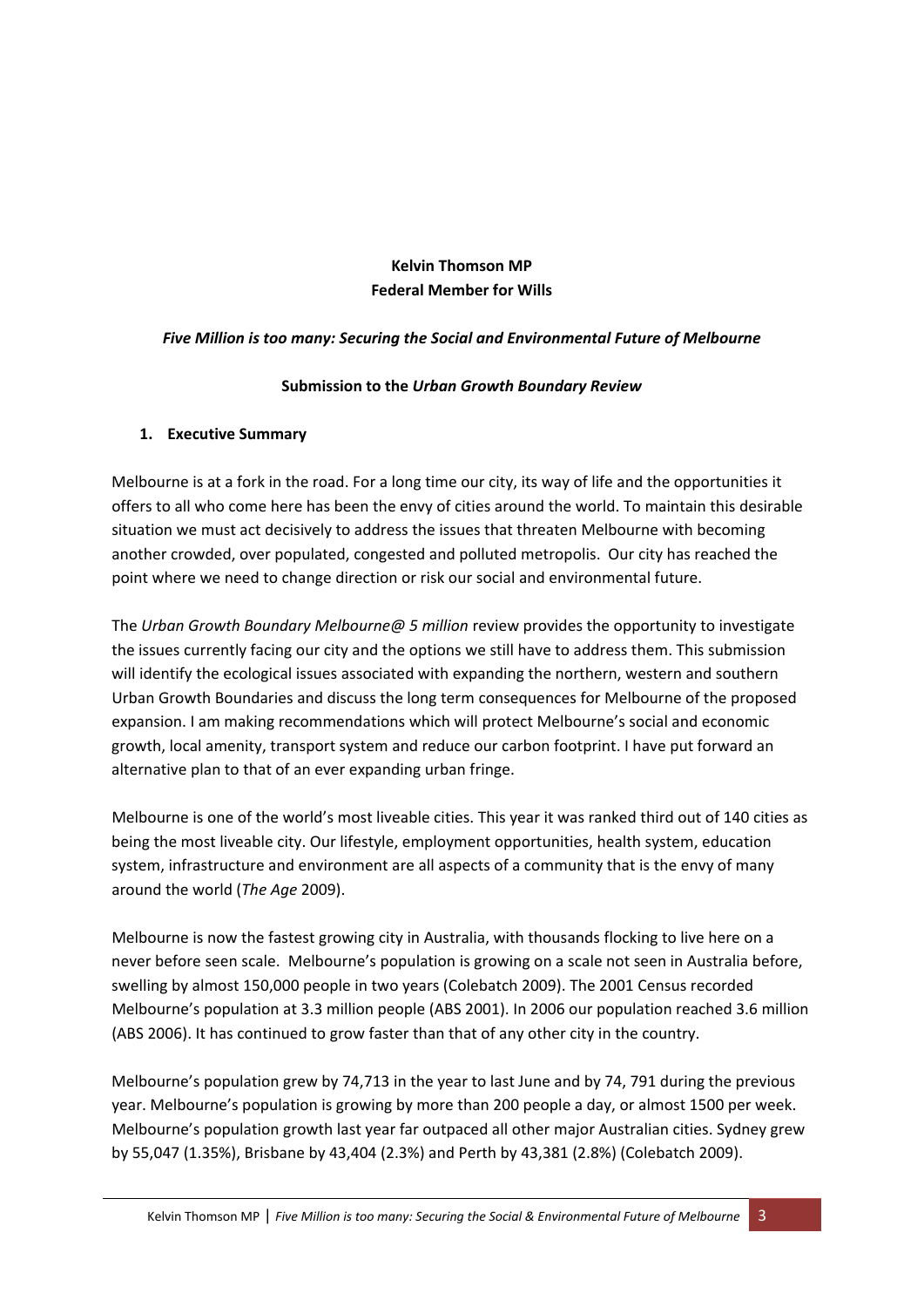Our city is forecast to have 4 million people living in it by the end of this year, with annual population growth rates reaching 2% (Colebatch 2009). The outer fringe of Melbourne is currently taking 61% of our population growth (Buckley 2009). This is placing pressure on the existing Urban Growth Boundary.

Climate change is the biggest moral issue of our time and addressing it must be at the forefront of our public policy planning. Compared to other major cities throughout the developed world, Melbourne has one of the highest rates of carbon emissions per capita. Our city's cars, trucks, motorcycles and public transport services were recently recorded to generate 11 million tonnes of carbon dioxide a year, compared with just 8.5 million tonnes in London. This equates to 3.1 tonnes of carbon per person in Melbourne compared with 1.2 tonnes per person in Greater London. One of the key reasons for our significantly higher rate of emissions per person is because of Melbourne's larger geographic area, which means journeys tend to be longer and heavily reliant on cars (Lucas & Millar 2008).

Existing Government policies are encouraging an expansion of up to 75,000 people a year. If we continue down this public policy path we will need to accommodate another 1 million people before 2025 (Buckley 2009). By 2036 Melbourne is predicted to have a further 1.8 million people, nearly twice the number forecast in *Melbourne 2030* (Moncrief 2008). Twice the number of people in Melbourne will mean twice the amount of carbon emissions, congestion and pollution.

In response to revised population projections showing that Melbourne will reach five million people faster than anticipated, the Victorian Government announced its intention to review the Urban Growth Boundary in December 2008 (DoPCD 2009:i). The Urban Growth Boundary was introduced in 2002 as part of *Melbourne 2030* (DoPCD 2009A). The boundary was expressly put in place to contain urban sprawl. It was expressly designed to prevent ongoing urban expansion into rural land surrounding metropolitan Melbourne and its fringe (DoSE 2005). It set out to place a clear limit to metropolitan Melbourne's development. It sought to concentrate urban expansion into growth areas that are served by high‐capacity public transport (DoSE 2005A).

The most recent review of *Melbourne @ 5 million* forecasts an additional 600,000 new dwellings in Melbourne with 284,000 of these needing to be located in growth areas. Most of this future growth will be in the north and west of Melbourne (DoPCD 2009:i). The State Government is investigating changes to the Urban Growth Boundary in response to updated population forecasts and revised longer term growth issues (DoPCD:6). Areas under consideration for urban expansion include 20,448 hectares in Melbourne's west around Caroline Springs, Melton and Werribee; 25,385 hectares around Sunbury, Craigieburn and Donnybrook and 5560 hectares east of Cranbourne. Under the plan Melbourne's Urban Growth Boundary would be allowed to grow another 41,000 hectares to accommodate an extra 415,000 people. Development of these areas would lead to a loss of some of the most valuable grasslands on the city's fringe (Dowling & Lahey 2009). Around the urban fringe, we have a concentration of some of the most endangered ecosystems in Australia, including Western Basalt Plains Grassland and Grassy Woodland, and a diverse range of other vegetation types and threatened species (Environment Victoria 2009). It is vital we do everything we can to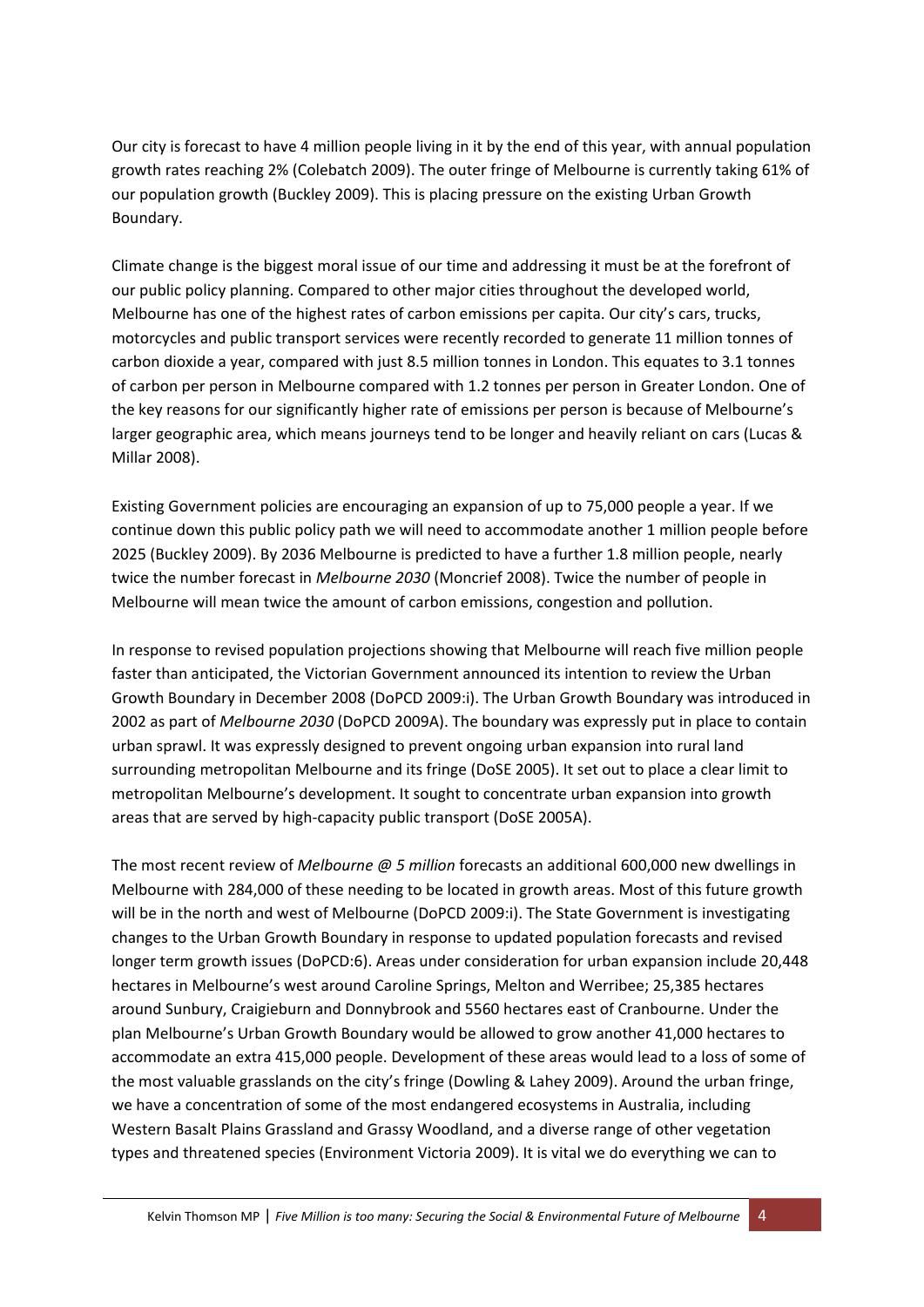protect these ecologically sensitive and important areas from being overrun by high density development.

The Victorian Government is now seeking public feedback on the proposals regarding the proposed changes to the Urban Growth Boundary before a final decision is made (DoPCD 2009:3). In making a final decision, I encourage the Victorian Government to consider the issues of population, local amenity and liveability, climate change, economic growth and transport. I have put forward recommendations that are designed to tackle urban sprawl and that will continue to protect the things that make Melbourne great.

Everything that makes our city the great place to live, work and raise a family, is potentially under threat if population growth and urban sprawl continue at the current rate. We must implement a strategy to control population growth, urban expansion and development. Our way of life, open spaces and infrastructure cannot be sacrificed on the altar of ever expanding population. We have a responsibility to secure our city's future through thorough, thoughtful and detailed planning. This planning should not include an expanding Melbourne waistline.

## **2. Introduction**

Climate change is the single biggest economic and social issue of our time. Policy makers on every single front must be working towards reducing carbon emissions to secure our long term prosperity, health and wellbeing. The expansion of the Urban Growth Boundary is utterly inconsistent with tackling climate change.

Encouraging urban sprawl and ever increasing high density developments will lead to a more polluted, congested and unsustainable Melbourne. Bringing millions of people in to Melbourne will increase the stress on water supplies that are already strained, increase reliance on fossil fuels by communities that are on our urban fringe, and it will increase Melbourne's carbon footprint when we must be reducing it.

Regrettably the planning process in Melbourne is not being used to achieve environmental sustainability. Melbourne is generating more greenhouse emissions, using more water, losing open space and turning into a high rise steel and concrete jungle. Planners and policy makers talk the talk of protecting Melbourne's environment, but their actions have the opposite effect. They behave as Gough Whitlam once described rowers‐ facing in one direction but heading in the opposite one.

We need an environmentally sustainable development planning policy for Melbourne. We do not need more intense development or more sops to local residents. We do not need attacks on residential amenity through further loss of open space, high rise buildings which are turning Melbourne into Shanghai or Mexico City, ever larger dwellings such as the energy guzzling McMansions or policies which encourage reduced numbers of people per dwelling.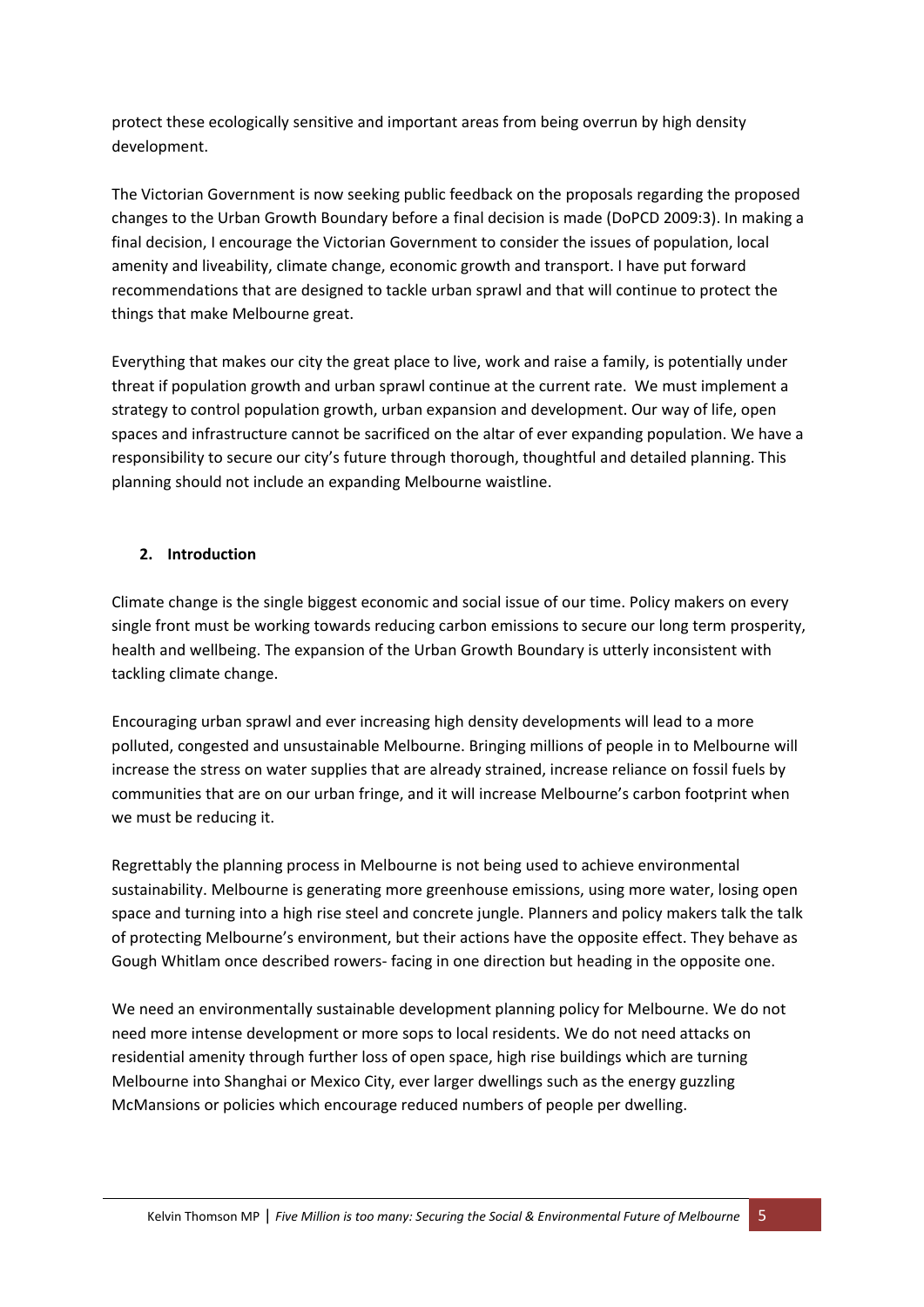Local communities live with bad planning decisions for a lifetime and it is important that local amenity issues are considered before we continue to concrete the Green Wedges at the expense of open space that allows us to live and breathe.

We get told that population growth is inevitable and that it is desirable. Population growth has traditionally come at the expense of open space. Future public policy must take into consideration the threat which population growth poses to our existing public open spaces. Managing population growth so that it does not threaten the liveability of our city ought to be a priority of Governments.

Victoria has the capacity and resources to address climate change, fight the global economic crisis and manage urban sprawl by investing in renewable energy infrastructure and projects both at the large and small scale levels. We must invest heavily in improving public transport infrastructure to reduce car dependency and support jobs. We must hold the line on urban sprawl and put our social and environmental wellbeing first.

## **3. Building Melbourne: The Evolution of our City**

Melbourne was founded in 1835. In 1837 Governor Bourke arrived and issued instructions for the town to be laid out (City of Melbourne 1997:8). Melbourne was designed by Richard Hoddle in 1837 and is a classic example of a city designed around a grid wherein all the principal streets are one and a half chains in width, while each city block is comprised of 10 chain squares (Greig 1928). The founding designers of Melbourne had great foresight, with CBD streets having been designed wide enough to accommodate a growing city and population. The city today still benefits from the originally designed wide streets (City of Melbourne 1997:8).

By 1920 Melbourne was a city of a million people, with a newly electrified train network that was the envy of the world. With few exceptions the network was identical to what we have today. Melbourne's extensive train network allowed the development of suburbs. Melbourne's landscape of ¼‐acre blocks owes more to the early investment in public transport than to the coming of the motor car 50 years later (PTUA 2009:16‐17). In Melbourne's early years the extension of our urban fringe went hand in hand with the extension of rail lines. Unfortunately in more recent times this fundamental concept has not been integrated into the planning of our city.

The post‐war transformation of Melbourne from a centrally Anglo‐Saxon demographic to a multicultural and diverse city has been rapid. As recently as 1947 Melbourne more than 90% of Victorians were born in Australia of mainly English, Scottish or Irish decent. The end of World War II saw a wave of European migration to our shores, bringing with them new ways of living, foods, architecture and cultures. From being a culturally monochromatic country and city, Australia now has the world's highest percentage of foreign-born population at 24.6% (Miller 2005). According to the 2006 Census, there are 156,457 people in Melbourne who were born in the United Kingdom, 73,801 born in Italy, 57, 926 born in Vietnam and 52,279 from Greece (ABS 2006A).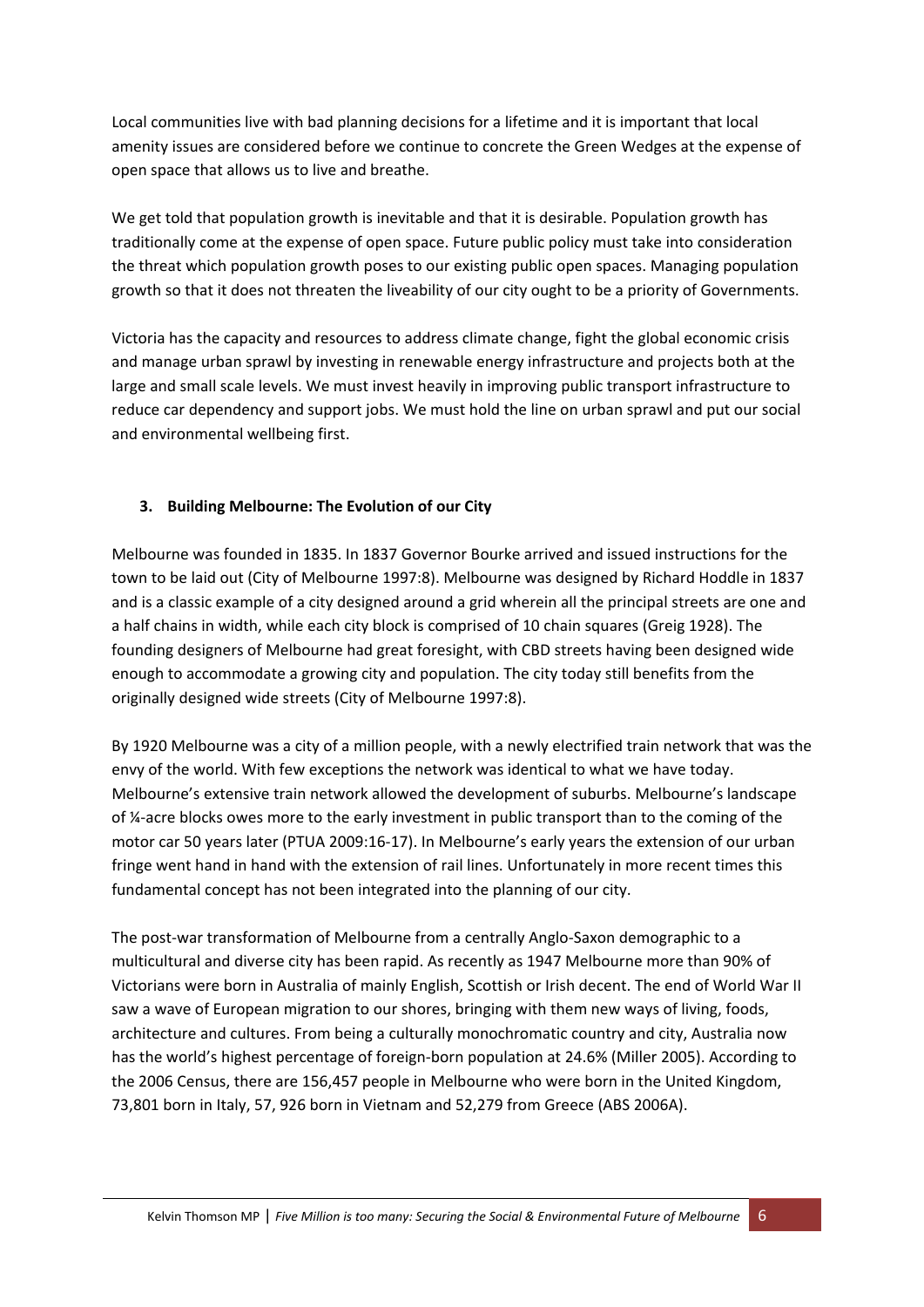Victoria's cultural and social diversity plays an important role in making it the preferred state of choice for international migrants, students and holiday makers. There are approximately 5 million Victorians, with more than 70% of the population living in Melbourne. Victorians come from over 200 hundred countries, speaking over 180 languages and dialects and follow over 110 religions and faiths. More than 100,000 international students study in Victoria and Victoria's tourism industry employs 6.6% of the state's workforce. Victoria has about 1.4 million international and 17.3 million domestic visitors each year. Our state's economy comprises 25% of Australia's economy (Victorian Government 2009) and is proving to be a most resilient and best positioned local economy as we experience the global financial crisis (Lenders 2008).

We now have the opposite problem that the policy makers faced following World War II. It is no longer a matter of 'populate or perish', but rather a matter of 'populate and suffocate'. The question we need to answer is whether we allow population growth to control our planning policies or whether we plan to manage population growth and distribution. Based on current population projections our city will need 600,000 new homes by 2020 (Mitchell & Higginbottom 2008). The impact of this growth on the quality of our lives will be negative, not positive and it must be challenged.

A fundamental component of planning for Melbourne's growth during the 1970s was the concept of urban growth corridors radiating outwards, separated by wedges of non‐urban land (Friends of Merri Creek 2009:3). But the promise of Green Wedges to give Melbourne lungs of open space in which to breathe has been broken, and is proposed to be broken yet again. We need to retain Green Wedges as permanent wedges between growth corridors, not as potential urban land supply that is bulldozed as soon as there is a demand for it.

Melbourne is now at a fork in the road. We need to decide whether we want to continue expanding our urban waistline to accommodate more people, or whether we want to draw the line on urban sprawl and protect our city's liveability and amenity. The outcome of this review will have a great influence on the kind of city we will be leaving behind for future generations. We must show the same foresight the founders of this city showed when it was initially designed and expanded to cope with the wave of  $20^{th}$  century migration. They left us a city with open space, extensive tram and train networks; and liveable suburbs supported by extensive local infrastructure in the form of schools, hospitals and social services.

I encourage the State Government to ensure that the outcome of this review will be one that protects our open spaces, liveability and amenity while addressing the biggest moral challenge of our time- climate change. This review must set a framework that will leave a legacy for future generations that we can be proud of.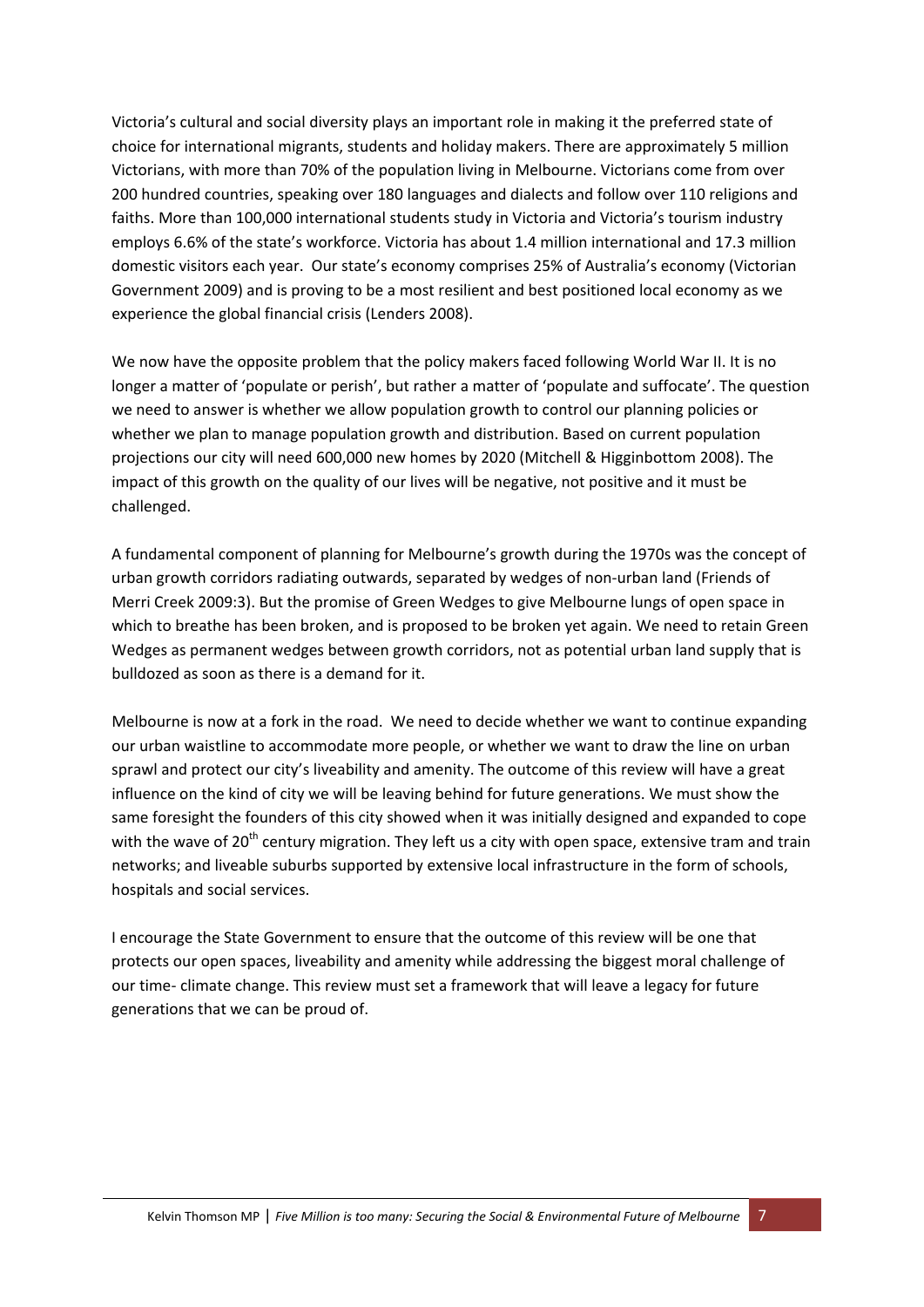## **4.** *Melbourne 2030* **and** *Melbourne @ 5 million***: Proposed new Urban Boundaries and issues that require consideration**

The *Melbourne @ 5 million Review* is investigating the expansion of the outer Melbourne Urban Growth Boundary to accommodate some of the 284,000 new dwellings expected to be built in the growth areas. Areas being considered for inclusion within the growth areas have been designated as 'investigation areas'. The areas being investigated include areas in Melbourne's west, north and south east (DoPCD 2009).

Extending the Urban Growth Boundary will undermine our city's natural environment and liveability. It will totally contradict the original *Melbourne 2030* plan by proposing new sprawling suburbs across land that was originally earmarked to be Green Wedge land. Endangered ecosystems and biodiversity conservation will be placed under further pressure, with new suburbs more than likely to be heavily car dependent and isolated from jobs and services (Environment Victoria 2009:1).

Around the urban fringe, we have a concentration of some of the most endangered ecosystems in Australia, including Western Basalt Plains Grassland and Grassy Woodland, and a diverse range of other vegetation types and threatened species (Environment Victoria 2009). It is vital we do everything we can to protect these ecologically sensitive and important areas from being overrun by development. Such development will also have serious implications for our ability to reduce our carbon footprint as a community. The following section of my submission will identify the individual areas of investigation and the issues associated with them being developed.

## **4.1 Melbourne's West Investigation Area**

The Melbourne West investigation area, Wyndham Growth Area, wraps around the western boundaries of the existing growth area and extends north to Boundary Road, taking in the areas of Truganina, Tarneit and Mount Cottrell. The Public Consultation Report itself identifies a number of constraints to development including high quality vegetation, fauna, endangered Natural Temperate Grasslands of the Victorian Volcanic Plain and a number of flora species identified under the *Environment, Protection and Biodiversity Conservation Act 1999*. To address the potential loss of the open space in the investigation corridor, the report states two large grassland reserves of approximately 15,000 hectares in size be secured outside of the Urban Growth Boundary to offset the removal of native vegetation grasslands (DoPCD 2009: 30&34). I commend the proposal to protect the 15,000 hectares; however the original *Melbourne 2030* plan was designed to protect the land now being investigated for development. If we don't hold the line on urban growth now, then what is to stop future governments from destroying over ecologically sensitive grasslands and vegetation in future? Australia's native vegetation cover is shrinking every year. Talk of offsets cannot hide the fact that if this proposal goes ahead more native vegetation will be lost.

The Melton‐Caroline Springs growth area boundary was modified in May 2009 because of the results of field investigations identifying the presence of nationally listed Volcanic Plains Grasslands east of Troups Road, Mt Cottrell. The Public Consultation paper identifies areas within the investigation zone with high biodiversity value, including the Natural Temperate Grasslands of the Victorian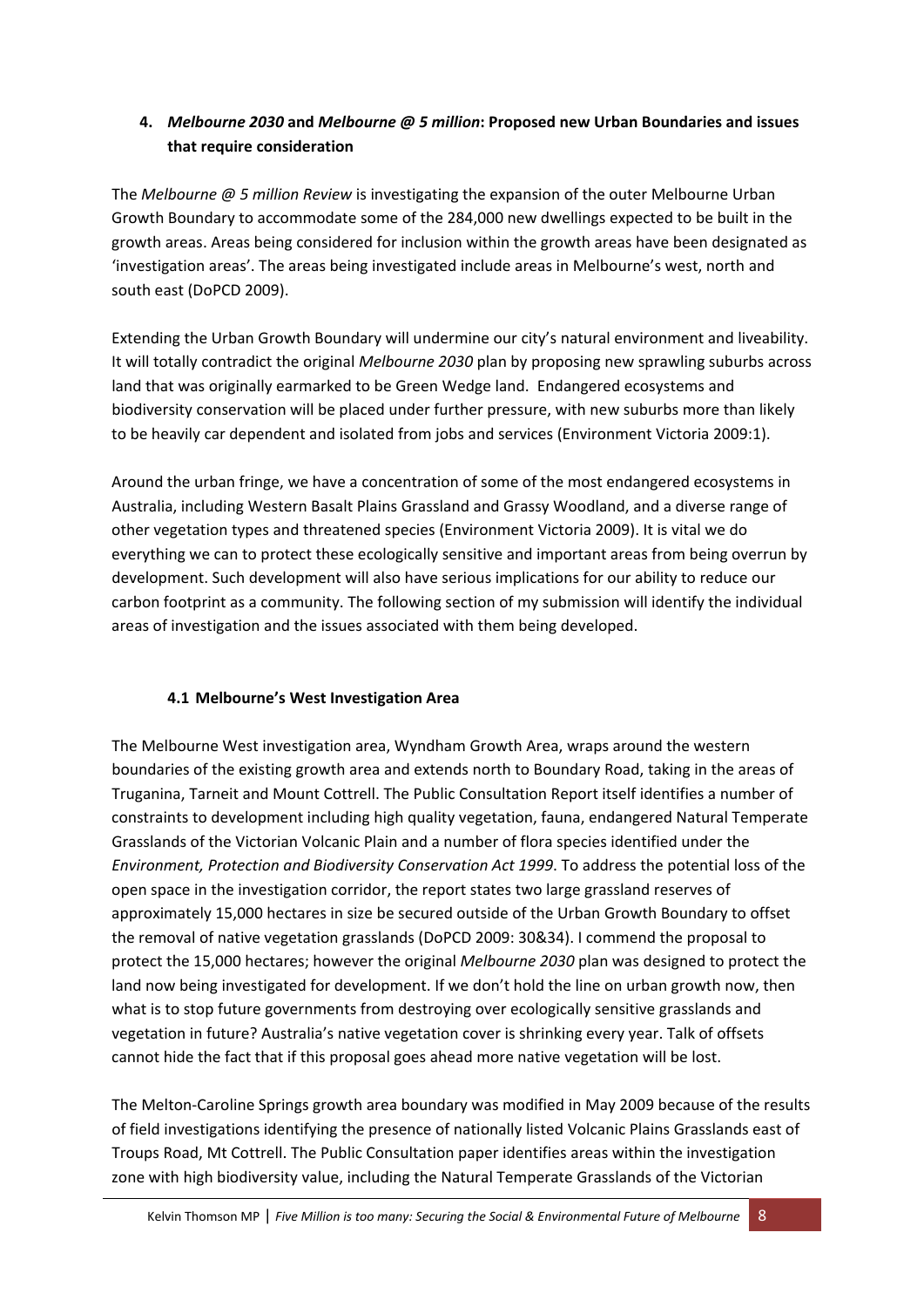Volcanic Plain, along with the presence of flora species listed under the *Environment, Protection and Biodiversity Conservation Act 1999.* These species are associated with the grasslands and are scattered along Kororoit Creek, located west of Caroline Springs and adjoining major grasslands south of the Ballarat rail line. With regard to public transport accessibility, the proposal to electrify the rail line to Melton will provide improved accessibility to public transport for residents in the area, with further investigations to be undertaken on effective public transport routes in possible new communities (DoPCD 2009: 39&44).

A core area of plains grasslands occurs around the edge of western Melbourne, extending across the Melton and Werribee Plains, and northwards along the Merri Valley. High quality and species rich remnants are scattered across the landscape, often differing in the mix of rare plant species they support, and each making a valuable contribution to grassland conservation. Larger areas of grassland habitat occur about the eastern slopes of Mt Cottrell and the Werribee Plains, which are important for species such as Plains Wanderer, Striped Legless Lizard and Fat‐tailed Dunnart (Environment Victoria 2009:3).

The proposed suburbs on Melbourne's western fringe threaten many of the high quality grassland sites across the Melton and Werribee Plains. For example around half of grasslands in Melton Shire are in the urban investigation area, sites with very high quality. Whilst important grassland habitat reserves are proposed on the Werribee Plains and eastern slopes of Mt Cottrell, these will not compensate for the loss of species rich grasslands inside the investigation areas. Collectively the diverse and often small grassland sites that remain scattered across the landscape are crucial to conserving grassland biodiversity (Environment Victoria 2009:5).

The Werribee and Melton Plains support the largest remaining area of Victoria's Basalt Plains Grassland and are one of Australia's 15 Biodiversity Hotspots. Many of the high quality remnants lie scattered close to or within the urban areas of Werribee, Laverton, Deer Park and Caroline Springs. The proposed extensions to the western growth corridors will potentially destroy over 3000 ha of ecologically important grasslands (Green Wedges Coalition 2009).

The loss of up to 74% of the original native vegetation endangers the diversity and health of local ecosystems. The parks contain much of the remaining vegetation and are in moderate condition but relatively little habitat remains on private land. The Port Phillip and Westernport Catchment Management Authority (2007) have raised concern over further potential loss of native grassland.

Concern has also been raised by local conservation groups who have been working to protect Green Wedge areas that are currently being investigated. Developing over these grassland and open space areas will undermine the preservation work that has been undertaken by local residents (Ierodiaconou 2009).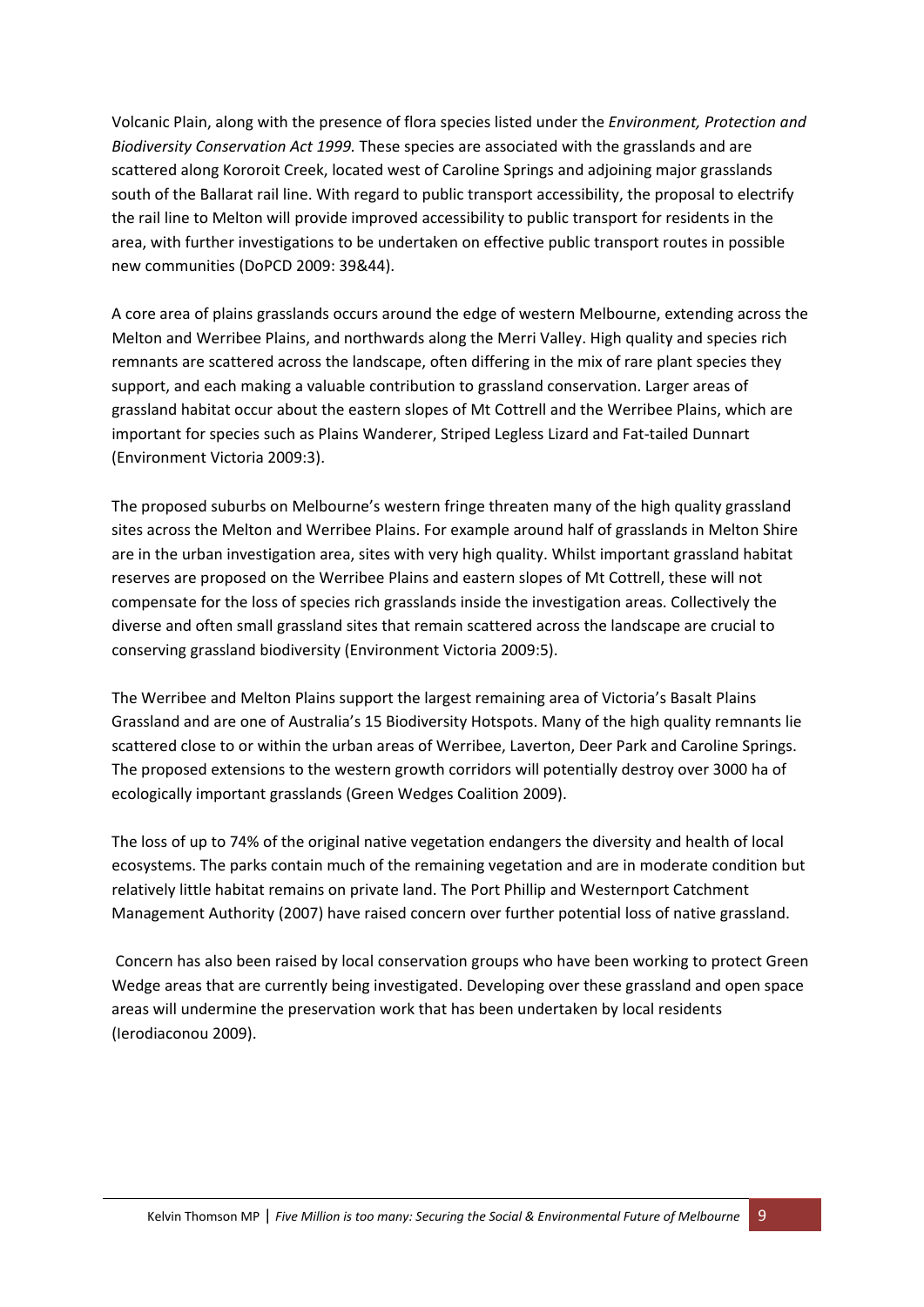#### **4.2 Melbourne's North Investigation Area**

The Melbourne North Investigation Area is located around the existing Sunbury Township and the town of Diggers Rest. This area contains sites with high biodiversity values that the Public Consultation Report states will pose a constraint for development. Most of the ecological attributes within the investigation area are associated with watercourses and adjacent floodplains including Jackson's Creek and Emu Creek and their tributaries. Scattered remnants of Grassy Woodlands of the Victorian Volcanic Plain occur throughout the investigation area (DoPCD 2009:50).

Sunbury comprises a number of landscape features including the extensive volcanic plain, old volcanic cones and the severely downcut Jackson's Creek and Emu Creek. Concerns raised in the initial public feedback process include the need to protect areas of high biodiversity and important landscapes, including the creek corridors (DoPCD 2009: 50&53). The consultation report states remnant grassy woodlands and grasslands in the Sunbury section of the investigation will need to be cleared to make way for housing and associated infrastructure including roads. It is suggested that grassland reserves in Melbourne's west will be made available for offsets from clearing (DoPCD 2009:56). I oppose this concept. We should be protecting and enhancing existing woodlands. Offsetting ecologically sensitive land does not mean that we will have more of it, but rather less. We need to be protecting these spaces so that we can reduce our carbon emissions and increase our carbon storing option which these open spaces achieve through photosynthesis.

I support the proposal to extend electrified railway services to Sunbury (DoPCD 2009:54). This will increase public transport options for residents, decrease car dependency and assist locals to reduce their carbon footprint, giving them more efficient access to the rail network to commute across the city for employment and social commitments.

The Melbourne North Investigation Area also extends from the outer areas of Craigieburn, through Donnybrook and ends south of the township of Wallan. The Public Consultation Report identifies a number of significant flora and fauna, including within the watercourse of Merri Creek, Edgars Creek and Darebin Creek. Scattered remnants of Grassy Woodlands of the Victorian Volcanic Plain occur throughout the Investigation Area and adjoining precincts within the Urban Growth Boundary. The largest concentration of remnant vegetation occurs in the south‐east of the Investigation Area, with some consolidated patches in the south-west and along the Merri Creek where there are many adjoining stony knolls (DoPCD 2009:59).

The Upper Merri catchment supports a range of National, State and Regionally significant biodiversity values. In 2006 Parks Victoria published a draft concept plan for a proposed new park along Merri Creek between the Ring Road and Craigieburn East Road, incorporating Galada Tamboore, the Cooper Street Grasslands, the Craigieburn Grasslands and other areas.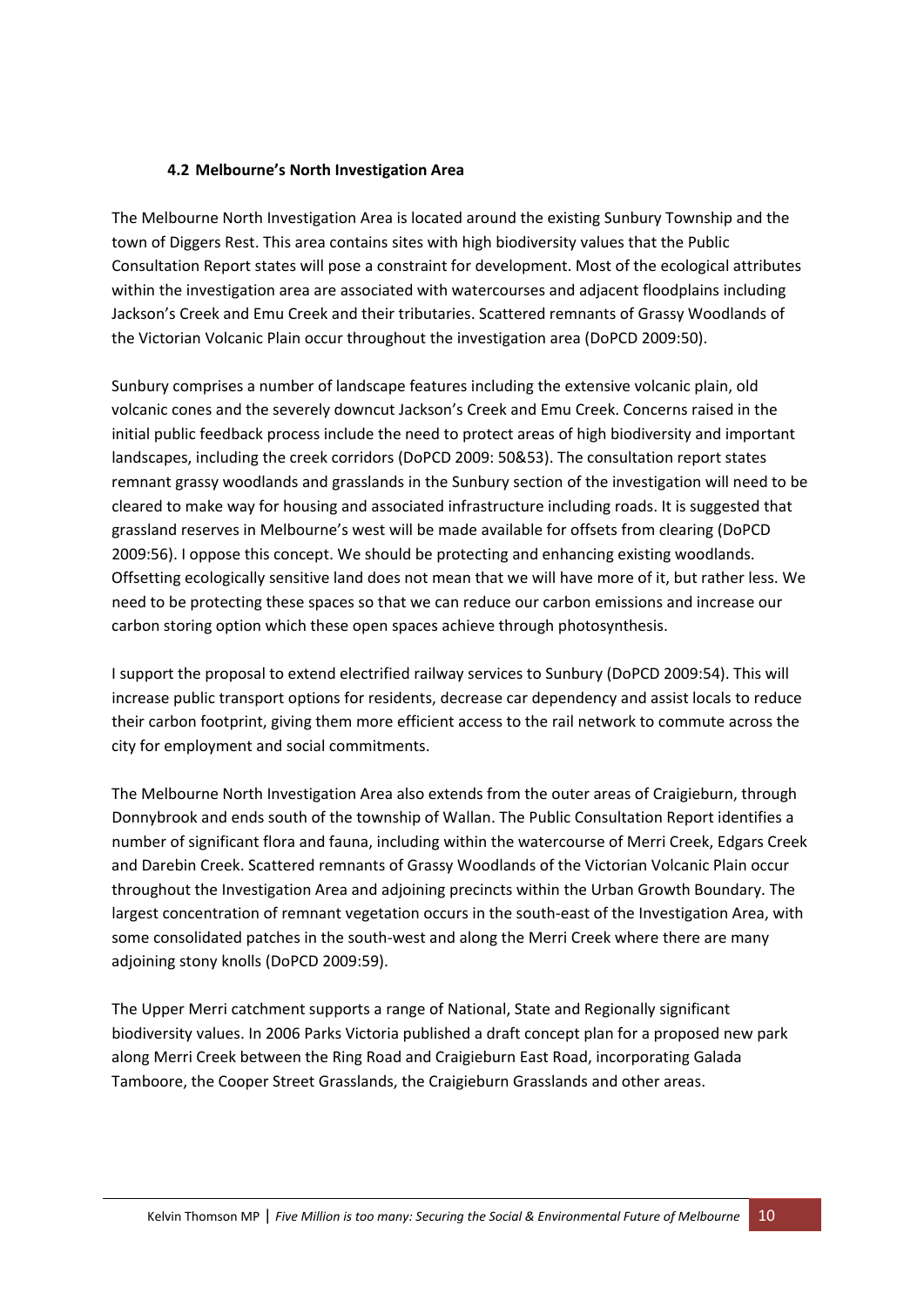The Department of Sustainability and Environment has identified a number of significant biosites along the Merri Creek Corridor. The biosites represent the last remaining areas of extensive remnant vegetation in the eastern half of the Merri catchment. Many of these sites are on land that has been managed in such a way that biodiversity values have remained high. This is particularly the case where Native Grassland and Grassy Woodland has been retained and managed as 'unimproved' native pasture (MCMC 2009:9).

Hernes Swamp lies to the east of the Hume Highway, south of Wallan East. It contains Stony Knoll Grassland, Plains Grassland , Woodland and Seasonal Wetlands. The Beardsell section of this swamp contains significant species including Australasian Bittern, Black Falcon and Great Egret. The Camoola Swamp area consists of approximately 200ha of stony rises and swampland on the Camoola property. It has been identified as being of State significance in the biosites database (MCMC 2009:12).

Along with natural landscapes being compromised under the revised Urban Growth Boundary, natural habitat must also be considered by this review. The Growling Grass Frog is listed as 'vulnerable' under the federal Environment Protection and Biodiversity Conservation Act. Known habitat for the Growling Grass Frog is along water ways, and it is known to roam at least 100 metres away from waterbodies for feeding (MCMC 2009:10). Development of land adjacent to the waterway will compromise the Growling Frog's natural habitat.

A fundamental component of planning for Melbourne's growth since the early 1970s has been the concept of urban growth corridors radiating outwards, separated by wedges of non-urban land. The Green Wedge area to the east of Craigieburn has been greatly eroded by urban development in recent years. It is further threatened by being included in the investigation area for urban expansion. It is time to halt the outward push of urban sprawl. We should retain Green Wedges as permanent wedges between growth corridors, not as potential urban land supply that is bulldozed as soon as there is demand for it (Friends of Merri Creek 2009:3).

My office has been contacted by residents living in the investigation area pocket in Greenvale. This is an extremely small pocket of land being investigated in comparison to the rest of the northern investigation area and borders onto the Gellibrand Hill National Park. It is a prime example of urban expansion threatening existing ecosystems and woodlands.

Residents have advised my office that it would be a difficult pocket to subdivide given its constraints, and varying sizes of properties which vary from 1 hectare to 5 hectares, each uniquely shaped and proportioned. The properties have raised concern about the Growth Area Infrastructure contribution, which will require landowners to pay an up front \$95,000 per hectare on land zoned for development. Many residents have been living in the area for over twenty years and have paid for their own infrastructure, including sanitation, septic tanks, water tanks and other utility connections. Electricity is the only utility service provided for that area. The tax will affect all properties and there are some that may not be worth that amount, particularly if they are decades from being developed (Opitz 2009).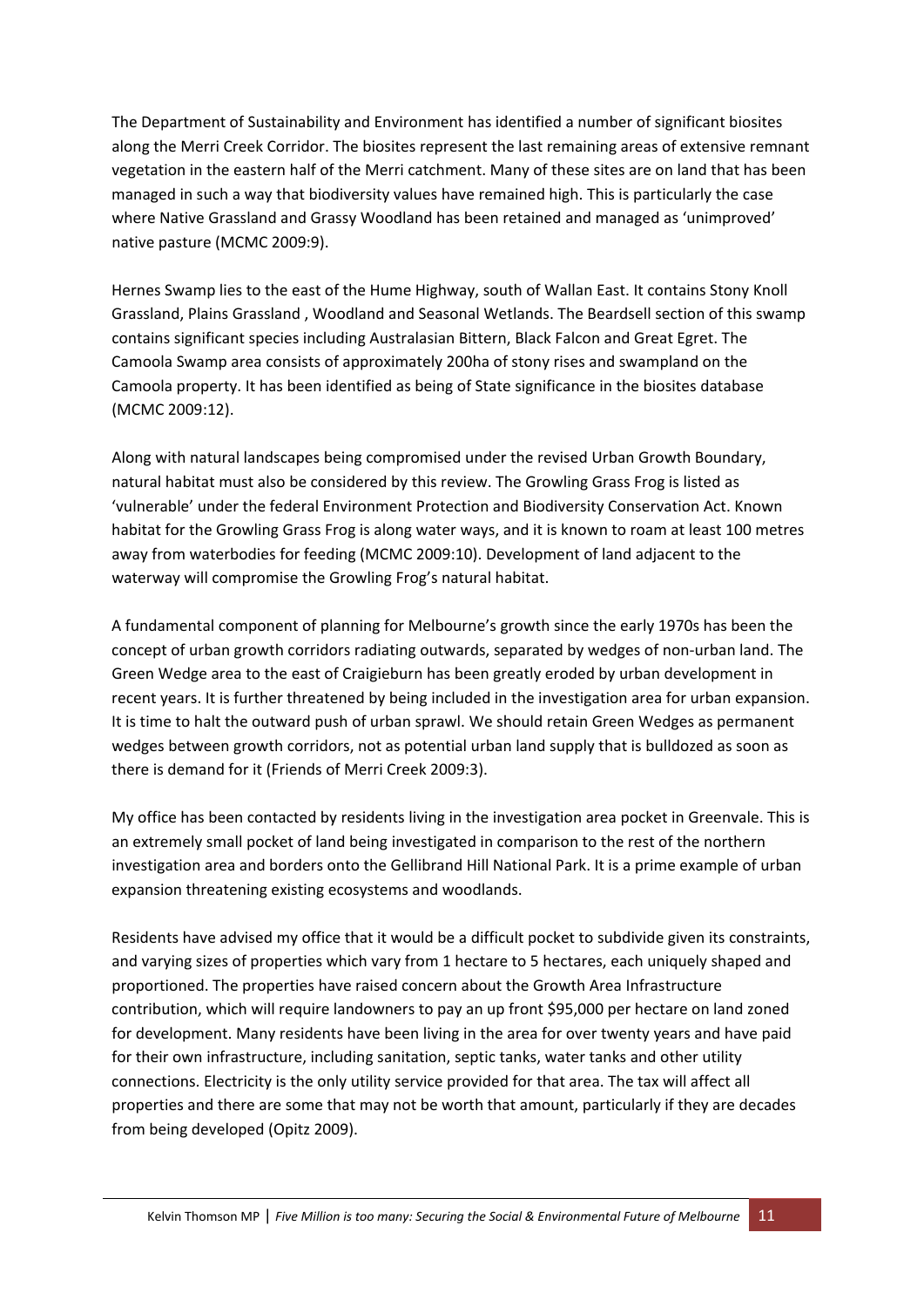Residents also have advised me there is a fuel line to Melbourne Airport running below Somerton Road and into Section Road. This is regularly serviced by maintenance workers and it would be impractical to place bitumen over it and have it sealed. Concern has also been raised about the granite shelf that sits below and in the vicinity of homes, which will make it difficult for development to be undertaken. These difficulties were experienced during the construction of the football oval near Somerton Road; the relevant road has never been sealed because of this issue. Many residents also have shallow buried pipes servicing their septic and water tanks which would be compromised if development were to occur.

#### **4.3 Melbourne South‐East Investigation Area**

The Melbourne South East Investigation Areas (Casey‐Cardinia Growth Areas) extend east from the existing urban areas of Cranbourne and Langwarrin and include Cranbourne East, Clyde North and part of Devin Meadows (DoPCD 2009:72).

There are pockets of land across the Investigation Area that contain significant flora and fauna, including two threatened fauna species under the Environment Protection and Biodiversity Conservation Act 1999; Growling Grass Frog and Southern Brown Bandicoot. There are also corridors containing remnant habitat, the most significant being the Cardinia Creek corridor and the railway corridor (DoPCD 2009:72).

The new urban investigation areas, together with growth corridor land added in 2005, now threaten to remove large areas of prime farmland and to encircle Cranbourne Botanic Gardens with suburbs (Green Wedges Coalition 2009). The loss of 76% of the original native vegetation endangers the diversity and health of local natural ecosystems (PP&WPCMA 2007). They also threaten the health of Westernport Bay and its remaining seagrass. It is now acknowledged that siltation resulting from the construction of Cardinia dam caused the death of much Western Port seagrass. The current Urban Growth Boundary was designed to follow the ridge‐lines to avoid more siltation damage, but the proposed new boundary pushes down into the Westernport Catchment and will increase pressure on the health of the ecology of Western Port Bay (Green Wedges Coalition 2009).

Environment Victoria says (2009:3) that the Green Wedge south of the Berwick‐Packenham growth corridor contains highly productive and flood‐prone farming land on the edge of Kooweerup Swamp. Market Gardens provide vegetables for Melbourne and the interconnected waterways and their associated vegetation are important habitat for the Growling Grass Frog and Southern Bandicoot. The waterways are crucial to the health of Westernport Bay and many migratory water birds. These waterways, together with small scattered remnants of endangered swamp vegetation, and heath and grassy woodlands, provide the basis for re‐establishing habitat corridors across the landscape (Cardinia Environment Coalition 2009).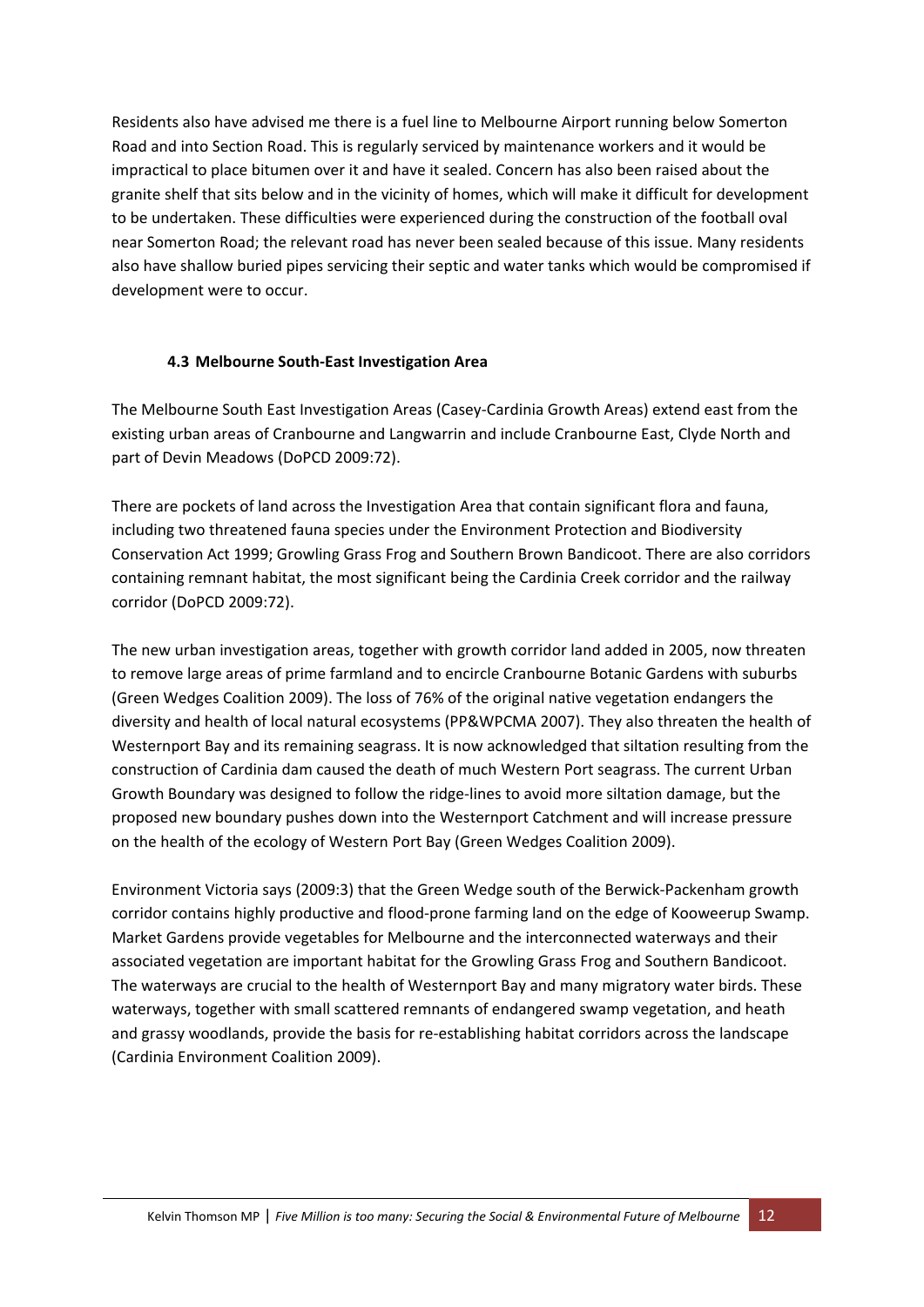## **5. Population: its impact on liveability and local amenity**

Melbourne is the fastest growing city in Australia, with thousands flocking to live here on a never before seen scale. The question we need to ask is whether allowing our population to continue growing at the current rate will improve or detract from Melbourne's liveability. We must do everything we can to protect local amenity and liveability not only for this generation, but for our children and grand children.

Melbourne's population is growing on a scale not seen in Australia before, swelling by almost 150,000 people in two years (Colebatch 2009). The 2001 Census recorded Melbourne's population at 3.3 million people (ABS 2001). In 2006 our population reached 3.6 million (ABS 2006). It has continued to grow faster than that of any other city in the country.

Melbourne's population grew by 74,713 in the year to last June and by 74, 791 during the previous year. Melbourne's population is growing by more than 200 people a day, or almost 1500 per week. Melbourne population growth last year far outpaced all other major Australian cities. Sydney grew by 55,047 (1.35%), Brisbane by 43,404 (2.3%) and Perth by 43,381 (2.8%) (Colebatch 2009).

Melbourne is forecast to have 4 million people living in it by the end of this year, with annual population growth rates reaching 2% (Colebatch 2009). The outer fringe of Melbourne is currently taking 61% of our population growth (Buckley 2009) and is placing pressure on the existing Urban Growth Boundary to be expanded. If expanded, Melbourne will be much larger in area than London or New York, with freeways from Pakenham to Greensborough to way beyond Werribee, and from Sorrento to Torquay, slicing through tens of thousands of hectares of prime land (Buckley 2009).

Existing Government policies are encouraging an expansion of up to 75,000 people a year. If we continue down this public policy path we will need to accommodate another 1 million people before 2025 (Buckley 2009). By 2036 Melbourne is predicted to have a further 1.8 million people, nearly twice the number forecast in *Melbourne 2030* (Moncrief 2008). Twice the number of people in Melbourne will mean twice the amount of carbon emissions, congestion and pollution.

On current projections Melbourne will add 70,000 residents each year for the next five years making it the highest urban growth area in Australia. The population increase will mean Melbourne will require 29,000 new homes a year for the next five years (Dowling 2009A). This growth at any cost needs to be revisited.

I am of the view that over population, high density development, increased congestion and pollution, and the loss of public open spaces, grasslands and woodlands are not things that we as a community should accept. The way in which population is distributed is something that policy makers should take responsibility for.

Any pattern of growth has social, economic and environmental implications that need to be considered and balanced. We need to minimise the environmental footprint of urban areas through careful site selection, and minimise the environmental impact of development within the urban area. We should maximise access to public transport through the effective alignment of networks to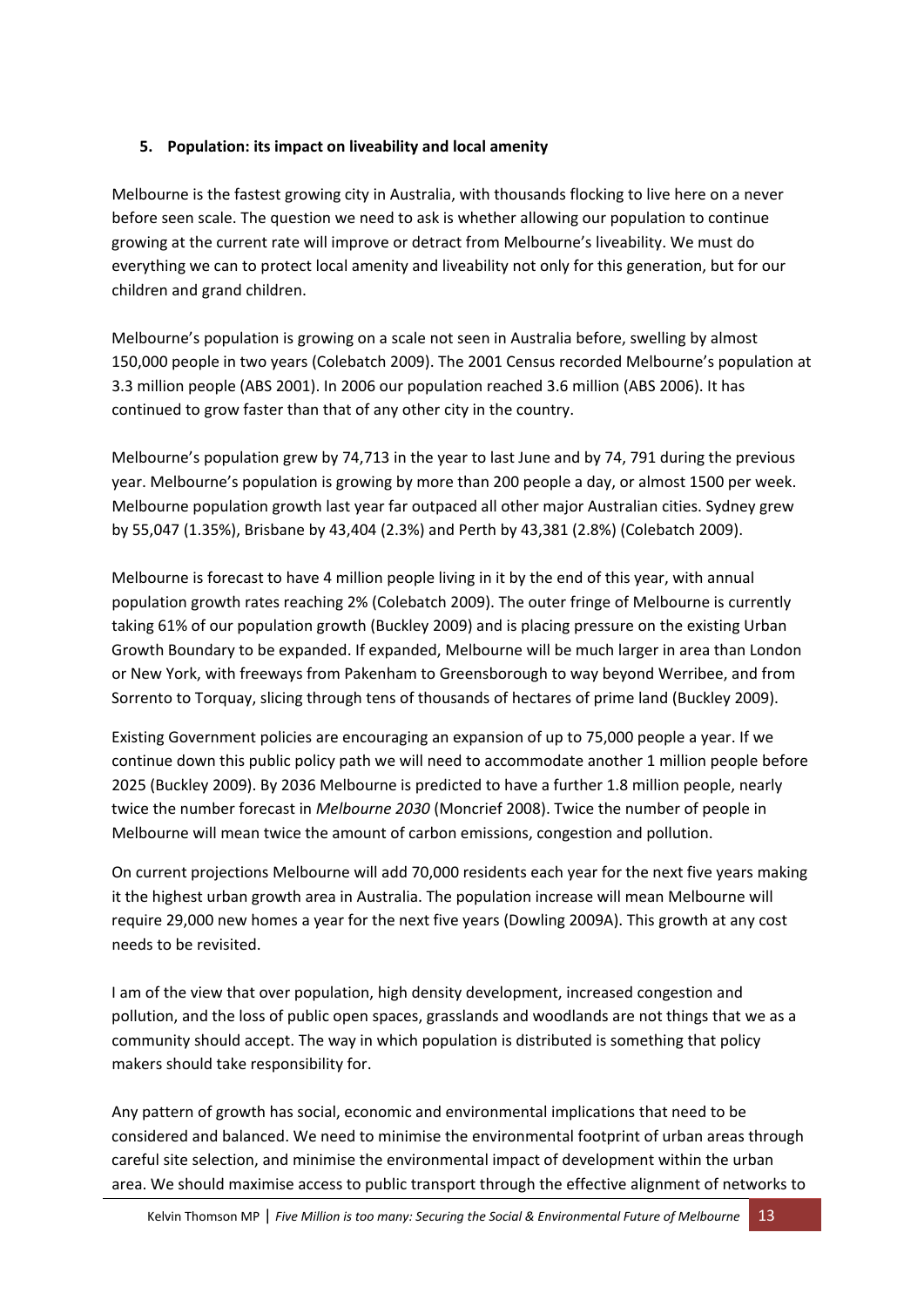reduce car dependency. Accessible employment and potential new employment opportunities in development areas must also be a part of future plans (Planning Institute of Australia 2007).

Approximately 70% of families now have no reasonable access to public transport. Households in outer regions such as Casey and Mernda need two and three cars each. By 2025 it is estimated that 80% of Melbourne will have no reasonable access to trains or trams on a regular basis (Buckley 2009). In order to improve accessibility to tram services, the Victorian Government recently announced a plan to accelerate multi‐level developments on main tram and bus routes. The plan identified more than 12,400 sites along tram lines which could accommodate around 500,000 new dwellings (Lahey 2009). People living in inner areas have been told for years that they should put up with dual occupancies, multi-unit developments, and increasingly, high rise development in order to prevent urban sprawl and a viable public transport network. However the proposal to expand the Urban Growth Boundary makes a mockery of this. *Melbourne 2030* was designed to contain urban sprawl by keeping people close to public transport services and other infrastructure. The extension of the growth zone means that the sacrificing of inner suburban quality of life is in vain. Property developers have their cake and eat it too. Growth in the inner suburbs and urban sprawl as well. We will have more communities isolated from reliable transport services and highly car dependent, as well as clogged, congested inner suburban streets.

We are seeing high rise multi storey dwellings in inner city suburbs increasing the density of our urban jungle and threatening existing public open spaces. Increasing population is putting pressure on our living spaces, parks and public open spaces. For example Coburg in my electorate of Wills needs all the open space it can get. It is largely built up and has been for many years, and the Pentridge and Kodak developments will add new pressures. The Edgar's Creek Parkland which is situated in the heart of Coburg, acts as the lungs of the Coburg community, allowing residents to live and breathe; providing essential open space with a variety of flora and fauna in our otherwise urbanised and developed area.

Edgar's Creek Parkland is owned by VicRoads and could potentially be sold for urban development and lost to the local community forever unless it is handed over to the Moreland Council. The Edgar's Creek Parkland and other similar open spaces in Melbourne are an important factor in local amenity for local communities. Providing local communities with open space has become ever more important, especially with increasing media reports and concern that Australia is in the midst of an 'obesity epidemic' (Biggs 2006), with child obesity in Australia being at an all time high (Houghton 2007).

Latest figures show that 3.71 million Australians are now classified as obese, with the estimated cost to the nationally economy being \$58 billion, with Victoria bearing \$14.4 billion of the cost (NDSS 2008).

Statistics show strong and consistent increases in the rates of combined overweight and obese children over the past 20 years (Gill & Baur et al 2008). If healthy dietary and physical activity environments and behavioural patterns can be established for young children it may help prevent the onset of overweight or obesity in adolescence and adulthood (Victorian Government 2006A).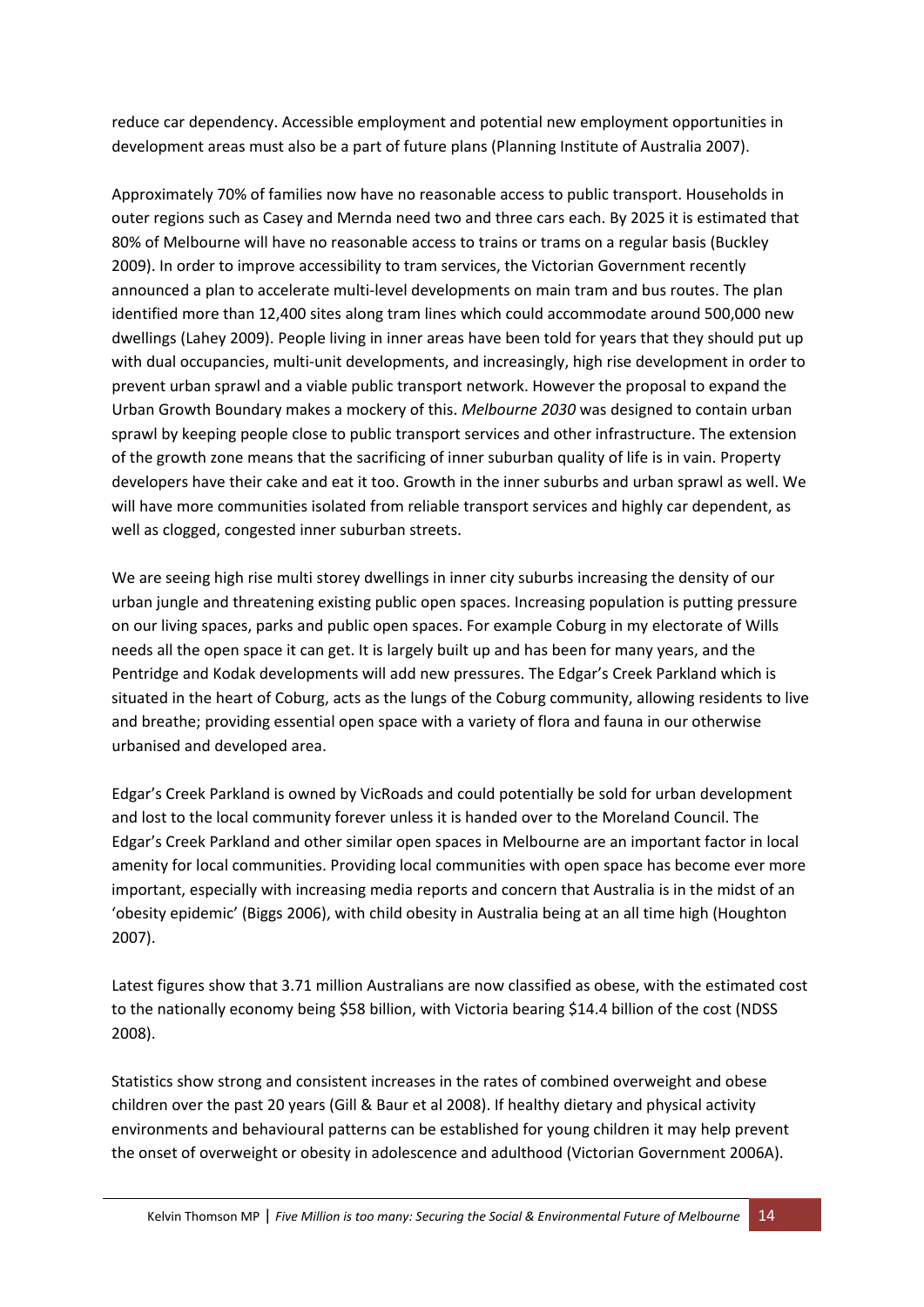Public open spaces play an important role in encouraging our community to stay fit and healthy. Walking is the most commonly reported sport and physical recreation activity amongst Australians, with a participation rate of 25%. People aged 55‐64 years reported the highest participation rates for walking (35%), followed by those aged 45‐54 (31%) and those aged 65 years and over (29%) (ABS 2006B:10).

Inner city trees and parklands can also help to reduce water use and fight climate change. For some years Australia has experienced a staggering growth in the installation of air‐conditioners, with sales surging by around 10% each year, and some houses having more than one (Fisher 2009).

These air‐conditioning units are ravenous electricity users, imposing heavy demands on peak‐load generating capacity, especially older less efficient models. The more air‐conditioners to fight the climbing temperatures, the more black balloons and carbon emissions, the more the planet heats up. Adding to their workload is the explosion in hard surfaces, patios, pebble gardens, car parks, walls, roads and buildings that retain heat, causing an urban heat island effect (Fisher 2009).

The extent to which parklands, trees, shrubs and gardens can cool places has been greatly underestimated. Estimates by the Co-operative Research Centre for Irrigation Futures are that they can lower temperatures by 2‐8 degrees because increases in evapotranspiration reduce building energy use by 7‐47%. Average electricity saving per tree due to lower air‐conditioning use ranges from 70‐90 kilowatt hours a year, with savings greater at peak times reducing overall energy demand by 10% (Fisher 2009).

Melbourne has a rich assortment of trees, shrubs and grassed areas, a resource known as the urban forest (Fisher 2009), with the Edgar's Creek Parkland being a prime example. These open spaces must be protected from urban sprawl.

A study of two forested urban parklands in Chicago found total carbon stocks of 230‐260 tC ha‐1 and annual carbon uptake of 3‐5 tC ha‐1yr‐1 (Jo & McPherson 1995:109‐133). They found that 80‐90% of the carbon was stored in the soils. In contrast, a study of green space in three Korean cities found storage ranging from 26 to 60 tC ha‐1 and annual carbon uptake of 1.6 to 3.9 tC ha‐1 yr‐1 (Jo 2002: 115-126). The continuing carbon sequestration by the parklands offset carbon emissions of the cities by 0.5‐2.2%. Another US study found that urban forests across the country store an average of 25tC ha-1, or about half the storage density in natural forests (Nowak & Crane 2002:381-389/ Nowak 1993: 207‐217).

In order to cram people into Melbourne, local councils and communities have been deprived of their right to object or have any meaningful say about developments in their own backyard. The Victorian Government recently intervened to assume control of five projects in Melbourne, Werribee and Geelong. One of the projects includes the \$1 billion Pentridge Prison redevelopment in my electorate of Wills. I believe it is vital that local community views are heard and adhered to when it comes to planning decisions. Councils exist to serve and protect community interests and it is communities that will live with the consequences of planning decisions for decades. I urge the State Government to preserve confidence in the integrity of planning by ensuring the voices of communities are heard.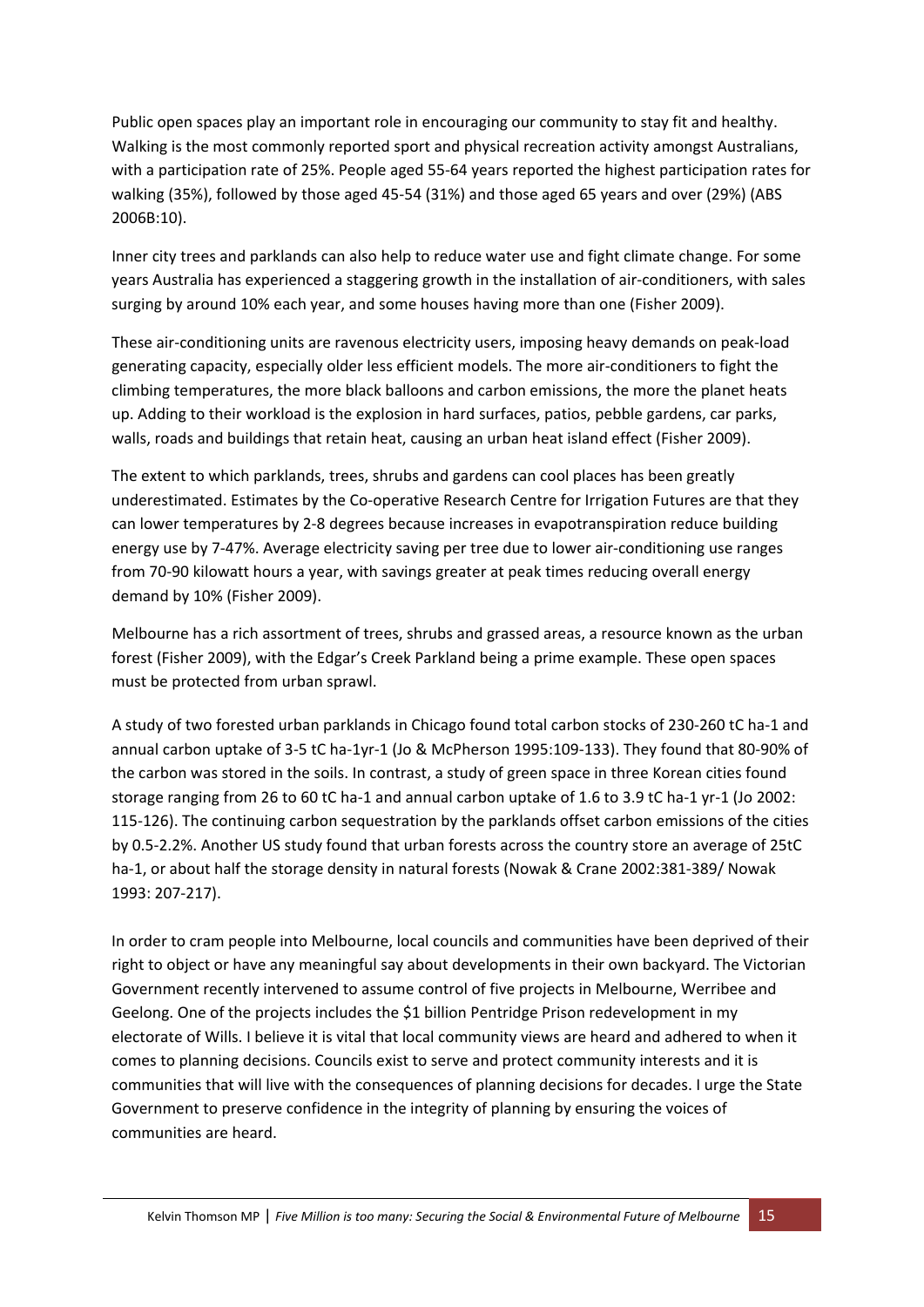The State Government should be working to reduce obesity rates amongst the community, particularly young people, through the provision of adequate open space and recreational sporting infrastructure. Protecting the Edgar's Creek Parkland and other similar inner city open spaces as public parkland will ensure the people of Melbourne have the space to live and breathe so they can continue undertaking popular recreational activities. Let's not suffocate our city by pouring concrete over our open spaces which act as our lungs; pumping the oxygen through the veins of our community. Let's work to protect them. These spaces are not only valuable now, they are destined to become more valuable in future.

#### **6. Tackling Climate Change through sustainable planning & development**

Expanding the Urban Growth Boundary will mean increased congestion and increased reliance on fossil fuels and motor vehicles. This will result in increased carbon emissions. Climate change is the single most important issue of our time. We as a community and as policy makers must be doing everything we can to reduce carbon emissions on every single policy front, including planning and development. Our planning policies must include a strong emphasis on alternate and more environmentally friendly means of transport through increased support for our tram, train, bus and cycling networks. We must prioritise extending these networks into areas on the existing urban fringe, before building new communities that are further out and ever more remote from public transport.

If Australian cities continue to expand at the current rate over the next 10 to 15 years, air pollution will increase as much as 70% on adverse days compared to 1990 levels. Already, the cost of air pollution to Australia is high, with the human cost estimated at between \$3 billion and \$5.3 billion every year, and annual damage to materials, property and buildings of between \$3 billion and \$5 billion. This equates to 1% of GDP. Our concentrations of carbon monoxide are similar to or worse than US cities. Concentrations in Australian cities are more than double those found in Europe, and even more extreme compared with Asian cities, especially Singapore, Tokyo and Hong Kong (CSIRO 2004).

As pollution increases, the liveability of our city, and its attractiveness to investment and tourism, will deteriorate. People have come to accept urban sprawl and driving long distances as inevitable, but this has to change. Over the past quarter of a century the world community has been subjected to three key issues that will become drivers for change. They are peak oil, global heating, and the threat to human health caused by poor air quality (CSIRO 2004). I encourage the Victorian Government to consider these drivers of change as part of our long term planning strategy for this state.

Cars are the biggest cause of air pollution. Most Australians rely on cars to transport them around our sprawling cities, making us among the highest per capita air polluters in the world (CSIRO 2004). An extended Urban Boundary will undoubtedly lead to more cars on our roads, producing more carbon emissions. Since the 1950s the number of private cars across the country has risen dramatically and continues to do so. In 2003 there were 10.4 million registered cars and station wagons, compared with 769,000 in 1950 and 76,000 in 1920. This dramatic rise in private car ownership has been accompanied by a corresponding shift away from the use of urban public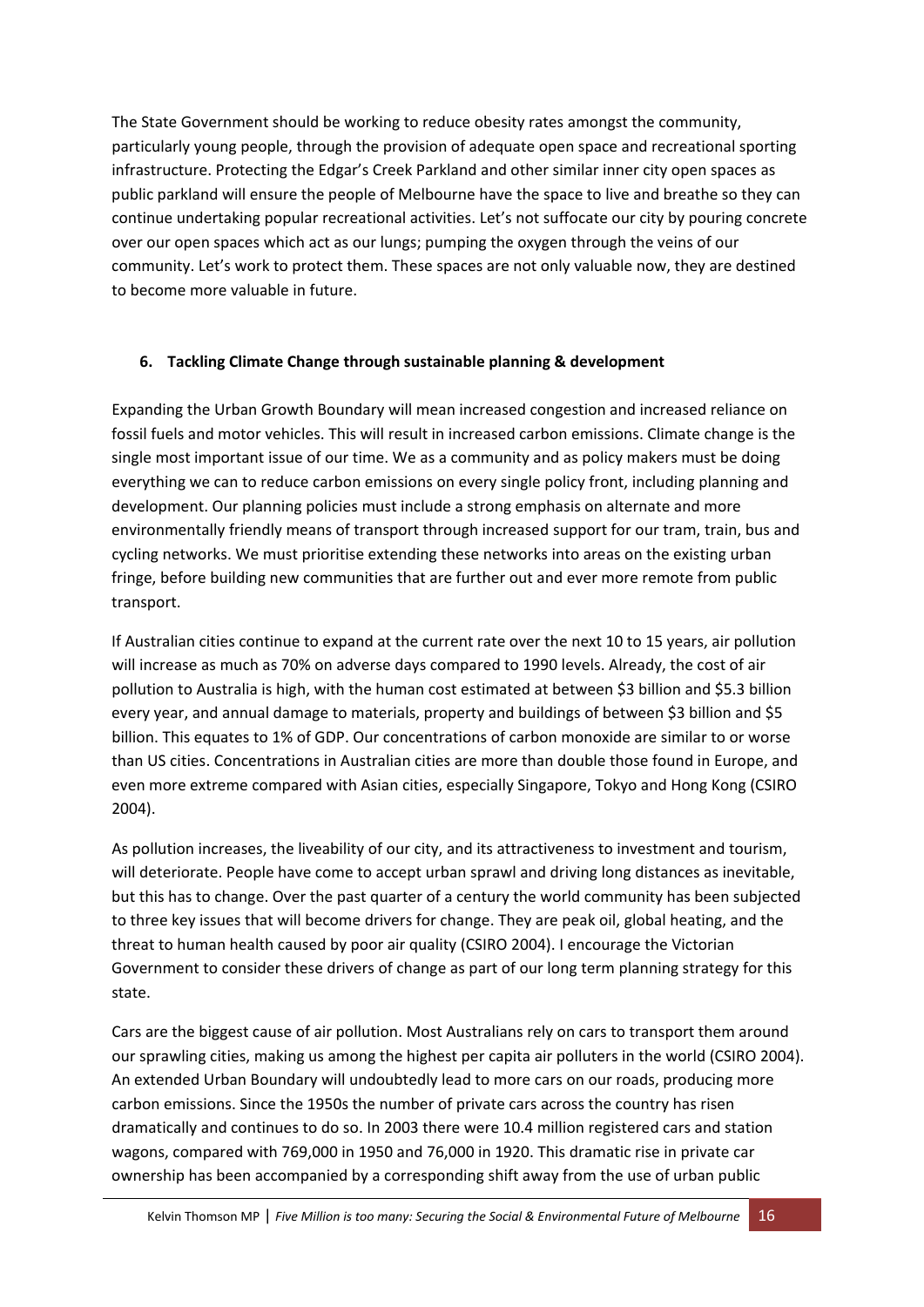transport (ABS 2005). In Melbourne there are now 500,000 more cars on Victorian roads than 10 years ago, with most being purchased by people living in Melbourne's rapidly growing outer fringe (Das 2008). In 1991, Melbournians owned 1.8 million cars and by 2005, car ownership had jumped by almost 700,000 vehicles to 2.45 million (Lucas & Millar 2008).

According to a study undertaken during the 90s, Melbourne has one of the highest ratios of road space to population of any city, with Melbournians taking up more road space and generating more emissions per capita than Londoners (Davidson 2008). In 2007 there were an average 13.37 million trips a day in Melbourne, with 12 million of those taken by car (Lucas 2008).

Increasing car ownership and vehicle trips increases greenhouse gas emissions. A recent report found Melbourne's transport, including cars, motorcycles, trucks; buses and trains produced the equivalent of 11 million tonnes of carbon dioxide a year, compared with 8.5 million tonnes in London, despite our city having half London's population. The research found Melbourne emitted 3.1 tonnes of carbon per person, compared with 1.2 tonnes per person in Greater London. In Victoria emissions have risen 27% since 1990, from 14.5 million tonnes of carbon dioxide to 18.5 million tonnes per year (Lucas & Millar 2008).

A major problem lurking for our economy is the burgeoning cost of traffic congestion in our major cities (Wharton 2005). Building new communities and new roads on the urban fringes of Melbourne will lead to more congestion, traffic which will ultimately hurt our economy.

According to the Victorian Competition and Efficiency Commission (2006:55);

## *"Congestion is a location and time dependant phenomenon that can occur when demand for use of transport infrastructure becomes excessive".*

Congestion cost Australia \$12.7 billion in 1995 and is envisaged to increase to \$29.5 billion by 2015. In Melbourne, it cost \$2.7 billion in 1995. This congestion costs equated to \$840 per capita. It is estimated this cost will rise to \$8 billion by 2015, and equate to \$2100 per capita (Wharton 2005). Road congestion costs in Melbourne will reach nearly \$3 billion a year by 2020 under the present regime, a cost borne by every business and household (Buckley 2009).

Public transport currently plays a minor role in how this city gets around. Cars account for 91% of passenger kilometres, up from 89% in the mid 1970s, while public transport takes 9%, down from 16% in the mid 1970s (Moran 2008).

Serious economic, environmental and social problems are linked to automobile dependency. Economically, car dependence is not good for cities as auto cities have the highest ratio of total transport costs as a proportion of city wealth. The cost of a car over a lifetime is \$750,000. If a family uses one less car it could save this money for superannuation or spend it on other areas of the economy (Newman 2006).

I support the proposal for the construction of a Regional Rail Link, a 50 kilometre railway connection from west of Werribee to Southern Cross Station which will link the Melbourne‐Geelong railway from west of Werribee to Southern Cross Station via the Melbourne‐Ballarat railway, connecting at Deer Park. The Regional Rail Link received \$3.2 billion in the 2009 Federal Budget (DoPCD 2009:7).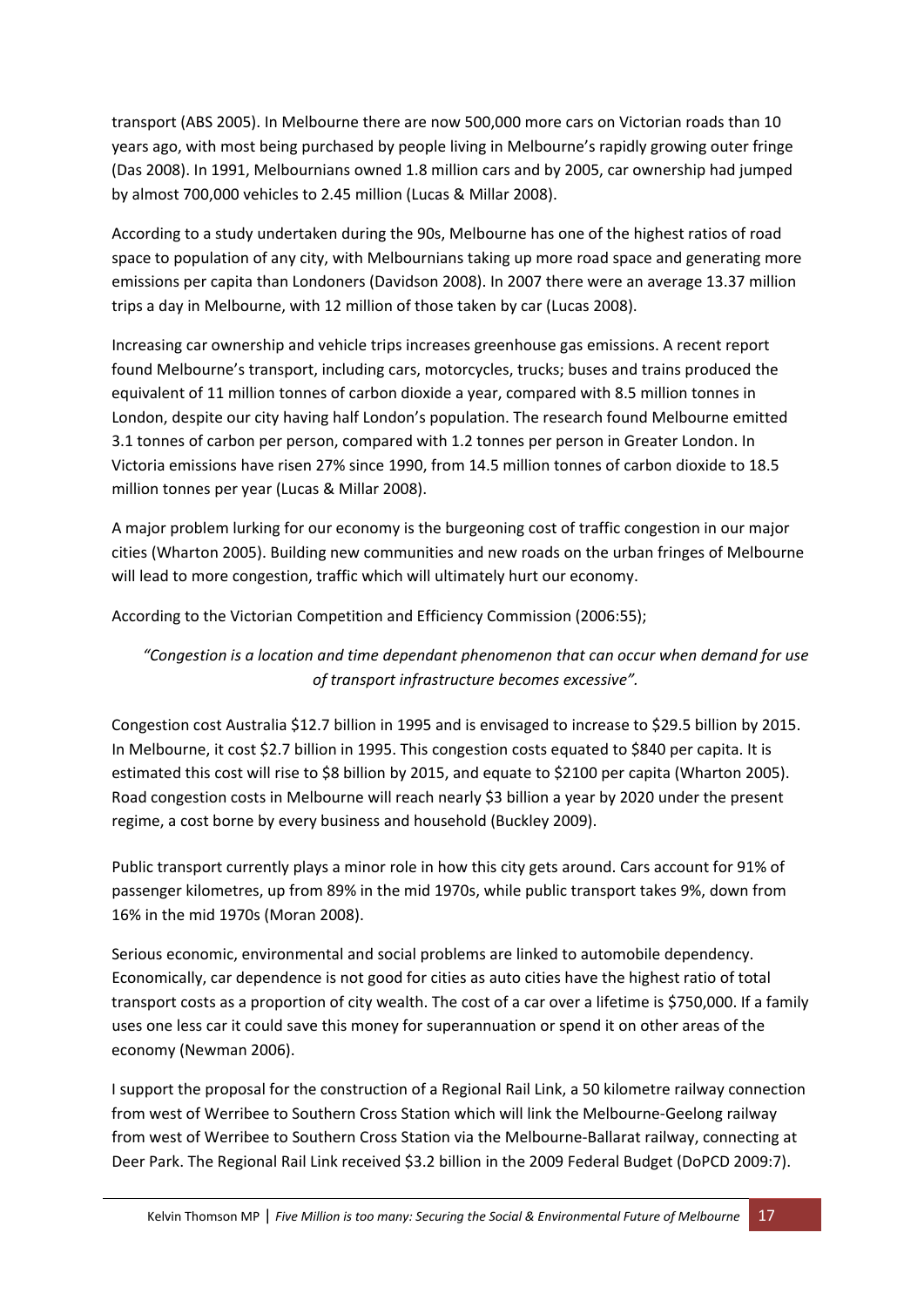It is public transport projects like these that should be the priority for connecting our already over spread city, instead of more roads and freeways. Motor vehicles are currently responsible for 80% of our transport sector's carbon emissions, with public transport being responsible for 3% (PTUA 2009A).The solution to slashing our carbon emissions and reducing car dependency rates lies in lifting public transport services.

Almost half of all new housing expected in Melbourne over the next decade will be built on the urban fringes where there is little access to public transport. A recent parliamentary report found that 1 in 100 residents in some of Melbourne's outer suburbs used only public transport to get to work (Dowling 2009).

There is a great deal of evidence which shows that when services are improved, more people use them. In 1991 a trial involving improving train services on the Sandringham line from every 20 minutes to every 15 resulted in a one‐third increase in passengers. The Mont Albert tram line was extended to Box Hill in 2002 and as a result patronage on the far end of the tram line increased by over 60% between 2000 and 2004. Similarly, the extension of the St Albans suburban train line to Sydenham led to a 30% increase in patronage for the entire line between 2000 and 2004. Suburban train services were extended from Broadmeadows to Craigieburn in 2007, resulting in a significant increase in train frequencies to Craigieburn station. Within the first 12 months of the new service, patronage through Craigieburn station grew threefold (PTUA 2009B). The evidence clearly suggests that if we provide more options for people living on Melbourne's urban fringe to travel, they will use them. We must do everything we can do reduce car dependency and the solution lies in better public transport services.

Along with the transport sector, the Urban Growth Boundary review must consider the pressure that thousands of new residents and dwellings will place on our water and energy sector. Expert scientific evidence confirms human activity is altering the climate and is likely to lead to reduced rainfall and water availability, and more extreme weather events.

Melbourne's water storage levels are now at extremely low levels, with capacity now at 26.6% compared with 29.6% the same time last year. Three of our four catchments have recorded below average inflows; Upper Valley (22.3% below), O'Shannassy (8.7% below) and Maroondah (19.6% below) all recording well below average inflows. The Thomson dam has only slightly increased by 5.4% for the period June‐July 2009. Overall our dams have recorded 8.1% below average inflow (Melbourne Water 2009).

Residential water consumption has reduced in recent times, with Melbournians on average now using 133 litres a day. Melbourne has now met the 155 litre target for eighteen consecutive weeks. But despite this, streamflow is still below average for this time of the year and more rain is required to help sustain storage increases (Melbourne Water 2009).

In 2006 our population was recorded to be 3.59 million (ABS 2006), with Australia having one of the highest per capita water consumption rates in the world. While two thirds of the people on Earth use less than 60 litres of water a day, the average Australian home uses twice that in a single shower. The city's average daily water use has recently been recorded at 1.040 million litres per day (Melbourne Water 2009A). Accommodating an ever increasing population will lead to more demand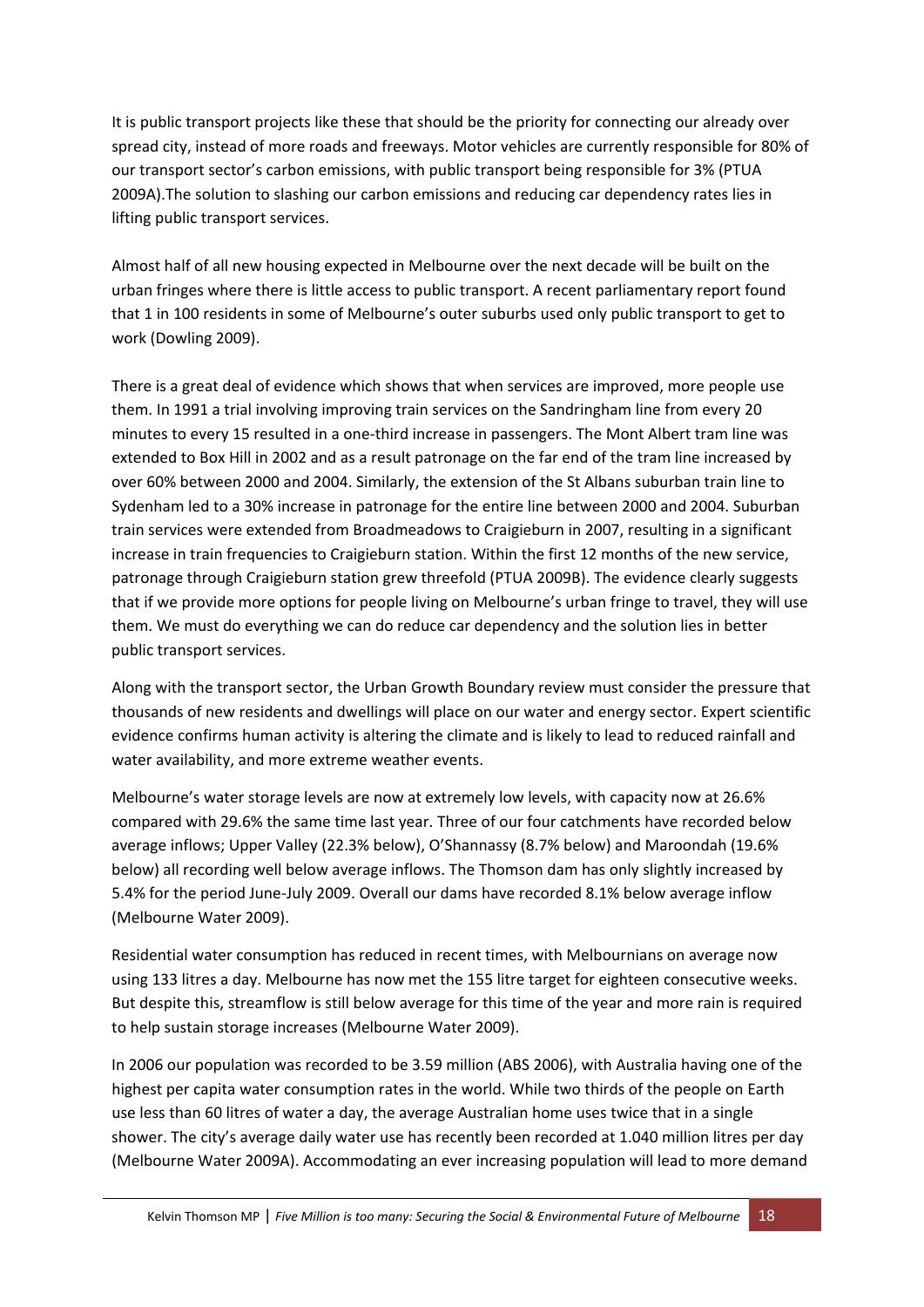on our already strained and over stretched water supply. With climate change expected to cause even lower rainfall in future, Melbourne will be faced with even less water supply for an expanding population. Accommodating an additional 70,000 people per year for the next five years will place great stress on our precious water supply.

Let's secure the environmental future of Melbourne by protecting our native woodland and grasslands from urban development. Let's hold the line on urban sprawl and focus our policy making energies on reducing carbon emissions, water consumption and encouraging more people to use public transport by improving its infrastructure, reliability and accessibility.

## **7. Securing Victoria's economic growth**

We are now experiencing the deepest global economic crisis since the Great Depression. In these uncertain economic times it is vital the *Melbourne @ 5 Million* study considers the economic benefits of containing urban sprawl and that a strong plan is implemented to support and secure Victorian jobs.

The World Economy is expected to contract by 1.5% in 2009, with eight of our top ten major trading partners economies forecast to contract by 2%. Australia's GDP is forecast to contract by 0.5% in 2009‐10, with recovery expected to gather pace from early 2010 (Australian Government 2009).

Despite Australia's economy being one of the best performing of any major advanced economy, we are not immune from the ravages of the global recession. The latest labour force figures showed that unemployment rose to 5.8% in June, up 0.1 percentage point from May (Swan 2009).

Securing our economy locally in the long term must start by holding the line on urban growth, unclogging our congested roads and protecting our open spaces. Latest figures show that 3.71 million Australians are now classified as obese, with the estimated cost to the nationally economy being \$58 billion, with Victoria bearing \$14.4 billion of the cost (NDSS 2008). The cost of air pollution to Australia is high, with the human cost estimated at between \$3 billion and \$5.3 billion every year, and annual damage to materials, property and buildings is between \$3 billion and \$5 billion. This equates to 1% of GDP. Congestion cost Australia \$12.7 billion in 1995 and is envisaged to increase to \$29.5 billion by 2015. In Melbourne, it cost \$2.7 billion in 1995. This congestion costs equated to \$840 per capita. It is estimated this cost will rise to \$8 billion by 2015, and equate to \$2100 per capita (Wharton 2005). Road congestion costs in Melbourne will reach nearly \$3 billion a year by 2020 under the present regime, a cost borne by every business and household (Buckley 2009).

Obesity, congestion and air pollution are all anchors that are weighing our economy down. Expanding the Urban Growth Boundary will add further shackles to achieving economic growth in these uncertain times by fuelling each of these issues. By addressing them directly we are not only securing our long term growth, but also supporting and creating jobs in the short term to see us through the global recession.

Investment in public transport services creates more jobs than spending the same amount on roads, as the construction of roads is mainly undertaken by machines. This is especially the case when the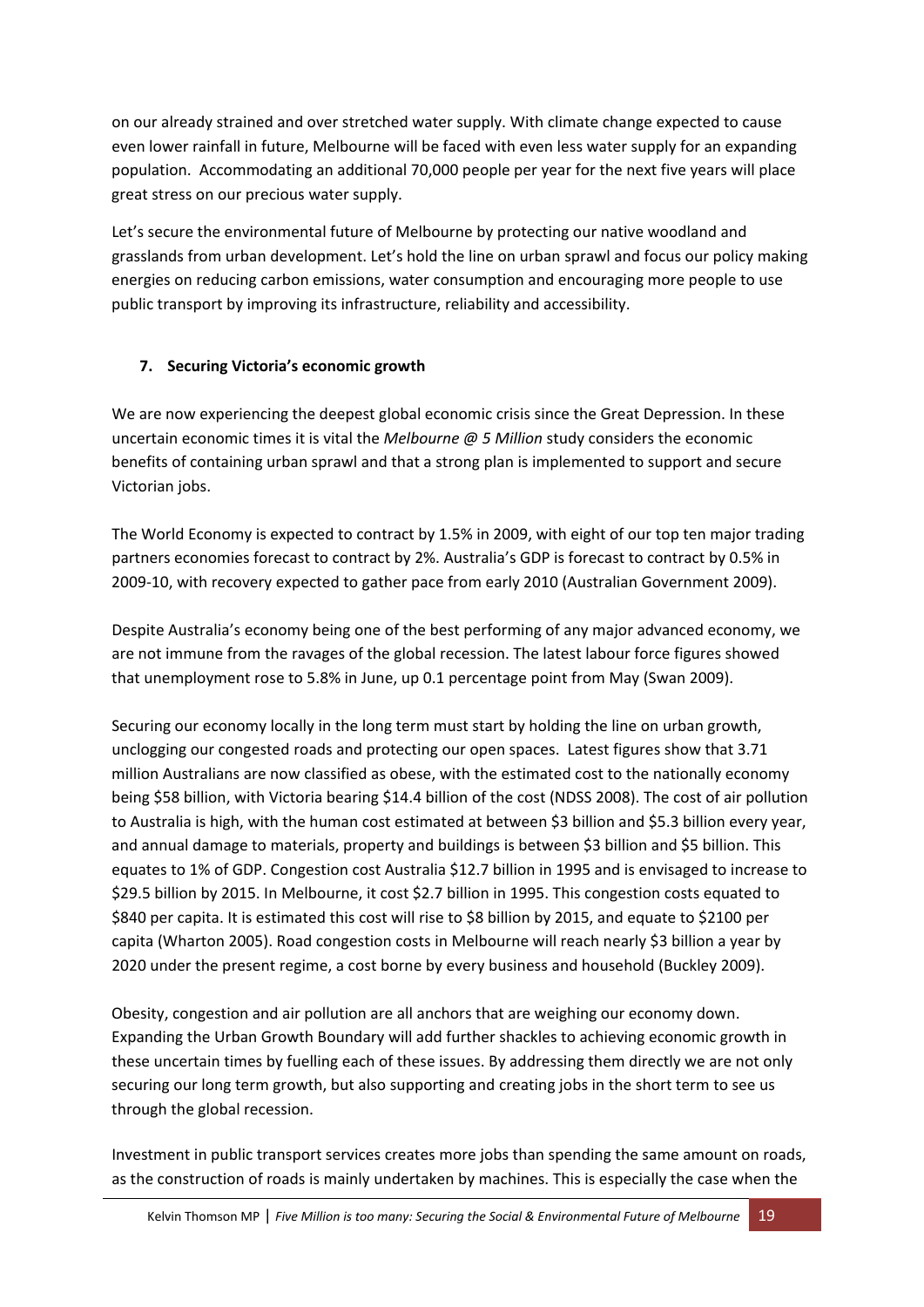rolling stock and vehicles are manufactured locally, as our trains were until the system was privatised. A report by Environment Victoria in 2009 indicates that by manufacturing 50% of the Victorian Transport Plan's envisaged new rolling stock in Victoria, over 9,000 'green jobs' would be created (PTUA 2009:48). The Werribee Rail Link project will support up to 10,000 direct and indirect jobs, which will boost economic activity in Melbourne and regional Victoria during the global recession (PM 2009). Funding and undertaking other similar public transport and infrastructure works will create and support further jobs during these difficult economic times while securing the long term transport infrastructure we are going to need.

Expansion of public transport services attracts fare‐paying passengers, which generates additional ongoing revenue to offset the cost of providing the service. Successful public transport systems, like Toronto, generate sufficient patronage to recover at least 80% of their operating costs despite having cheap fares. Recovery cost in Melbourne can be improved from its current 30% to 40% range. More must be done to encourage patronage outside peak hours which will again encourage more sustainable modes of transport while improving recovery costs (PTUA 2009:48).

CSIRO modelling suggests that changing to a green economy will create at least 33,000 new jobs in manufacturing, 77,000 jobs in transport and 145,000 jobs in construction nationally over ten years. The Victorian Government's \$316 million skill reform package will boost Victoria's vocational education and training to produce highly skilled workers who can adapt to new industries (Premier 2009B). Practical Australian Government programs are already helping to reduce our emissions while supporting jobs.

The *Energy Efficient Homes Program,* for example, will install free ceiling insulation in around 2.7 million Australian homes and help reduce our carbon emissions by 49.4 million tonnes by 2020 (ALP 2009). Increasing our renewable energy target will provide support for dozens of renewable energy projects and will generate jobs while increasing renewable electricity for Australian homes (ALP 2007:7).

Securing Victoria's economic future begins with addressing the issues that are currently holding us back; tackling congestion through the construction of increased public transport services, addressing climate change through protecting our open spaces, urban fringe grasslands and also investing in renewable energy and more sustainable housing. The *Nation Building Economic Stimulus Plan* will secure jobs, while upgrading the infrastructure we are going to need for tomorrow. Furthermore it is more expensive and therefore damaging to the Victorian economy to build homes on the fringes of Melbourne, rather than in existing suburbs. According to a report commissioned by the Victorian Department of Planning, for every 1000 dwellings, the cost for infill development (in existing suburbs) is \$309 million and the cost of fringe developments is \$653 million(Dowling & Lucas 2009B). The report finds that the total cost of building homes in new outer suburbs is more than double that of building in existing areas, due to infrastructure costs such as power, water and transport, as well as higher health costs and carbon emissions.

Based on this report, building 134,000 new homes in the next 20 years on Melbourne's urban fringe, as proposed by the State Government, will cost Victorians more than \$40 billion over coming decades compared with the cost of building within existing suburbs.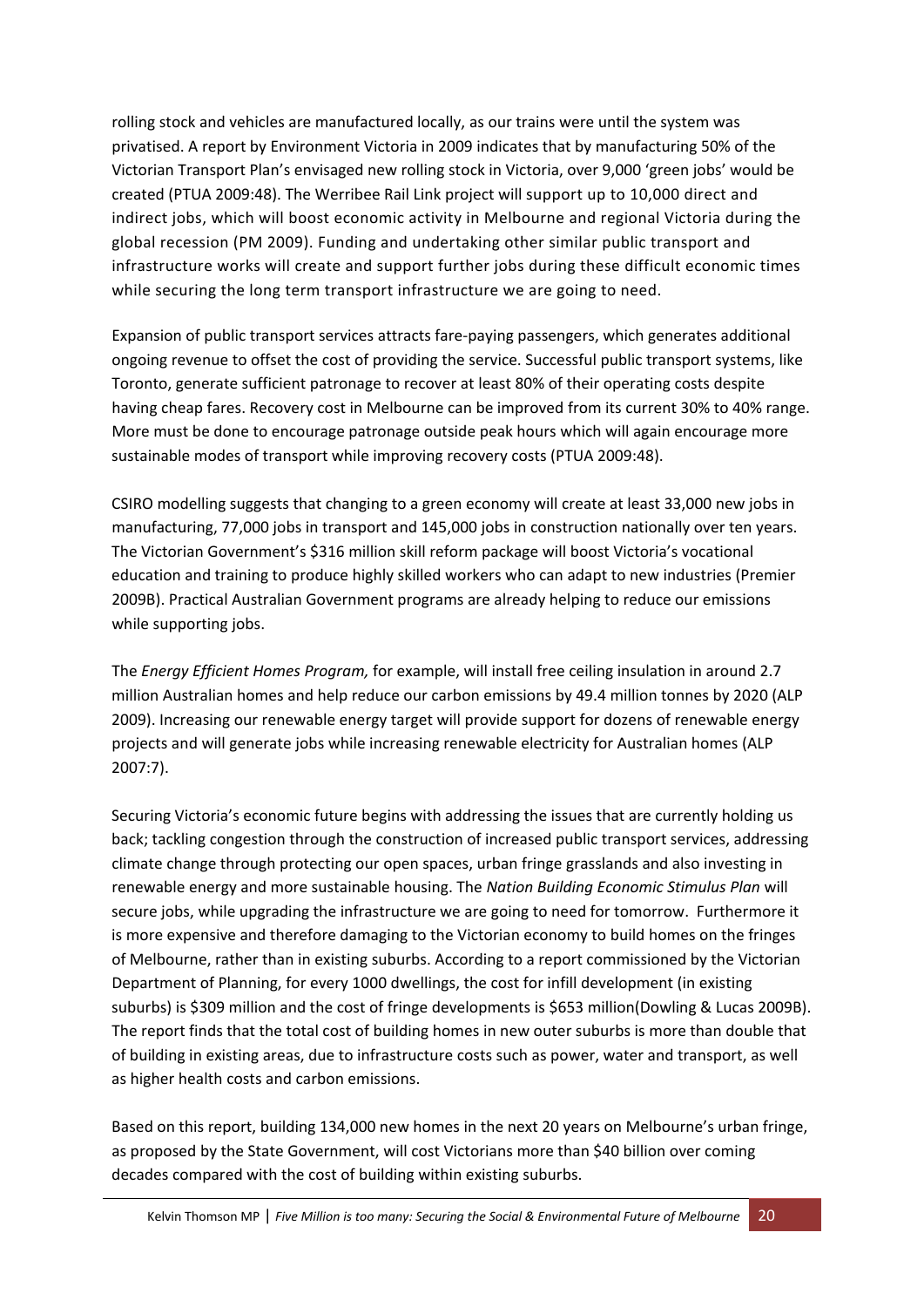#### **8. Where will people go?**

Naturally an objection will be raised that the population is increasing and will have to live somewhere. But the fact is that population increase for Melbourne has been encouraged and welcomed, and it is time this stopped.

Melbourne at five million is too many. It is time we aimed to stabilise Melbourne's population. Once this more desirable state of affairs has been achieved, there would be no difficulty in housing the population without either the need for urban sprawl or to block out the sun with high rise horrors. In a stable, sustainable, city, when people leave or die others take their places, and there is room for all. In the meantime, if increasing population has difficulty finding housing, they can choose to live in other cities or regional towns rather than come to Melbourne, or we could reverse the trend towards fewer people per household. For a century now we have been moving towards having bigger houses‐ McMansions – with fewer people living in them. The mean Australian household size in 1911 was over 4.5, and in 1961 was over 3.5. It is now a bit over 2.5. It would be no bad thing for example if students or elderly relatives were to live with families whose children have grown up and left the household.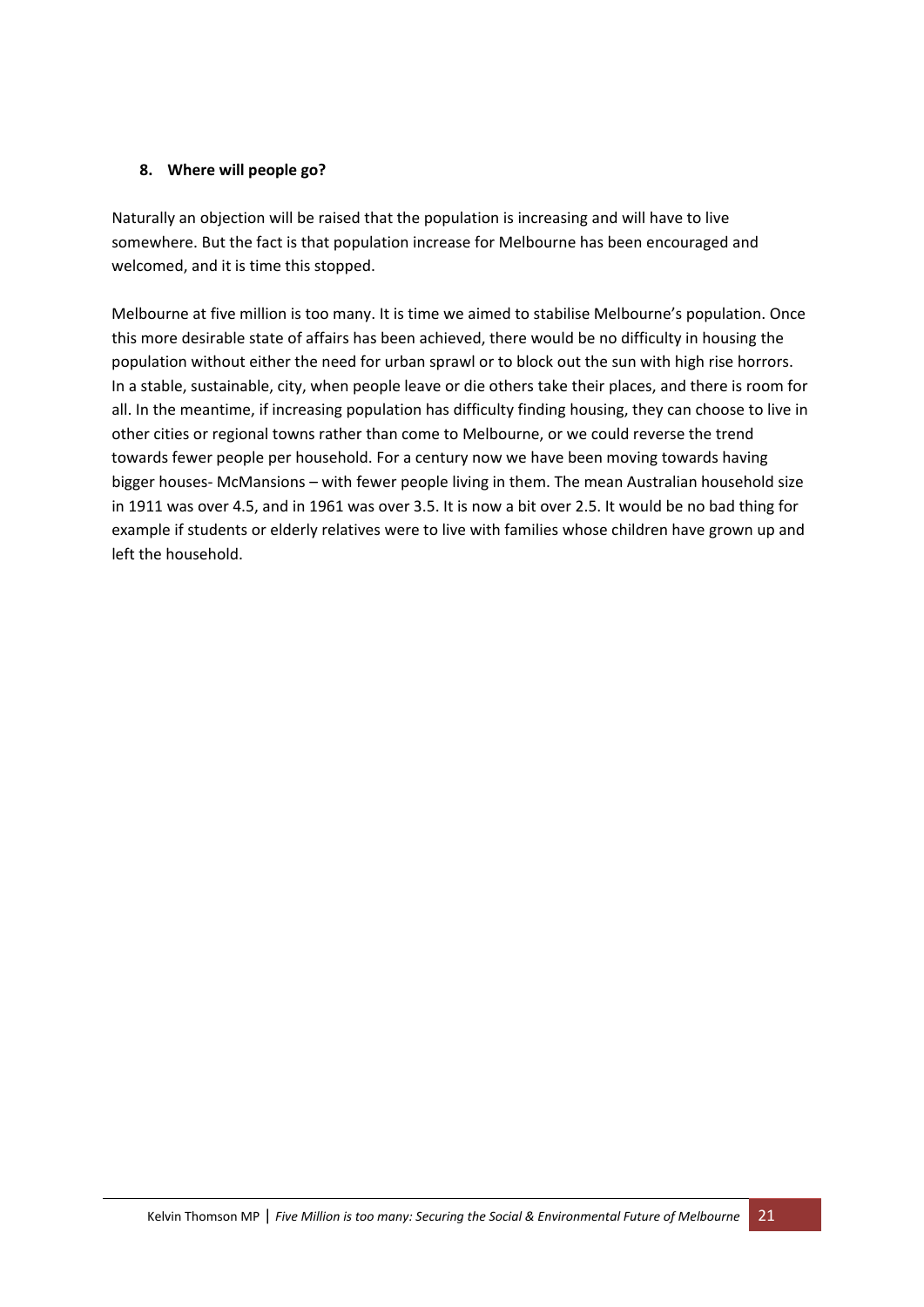#### **9. Recommendations**

**Recommendation 1:** The Urban Growth Boundary should not be expanded.

**Recommendation 2:** Environmentally significant grasslands and ecologically sensitive woodlands on Melbourne's urban fringe should be protected and enhanced.

**Recommendation 3:** Remaining significant public open spaces throughout metropolitan Melbourne should be protected from development and permanently reserved.

**Recommendation 4:** The State Government and local councils should extensively consult with, and respect the views, of local communities on planning issues.

**Recommendation 5:** The State Government should strongly invest in improving public transport accessibility, frequency and patronage throughout Melbourne. Particular emphasis should be paid to communities on the urban fringe that are heavily car dependent and who currently have fewer public transport options than inner city suburbs.

**Recommendation 6:** Secure our long term economic and social future by investing in public transport infrastructure, energy efficiency in buildings and renewable energy projects which tackle climate change and support jobs.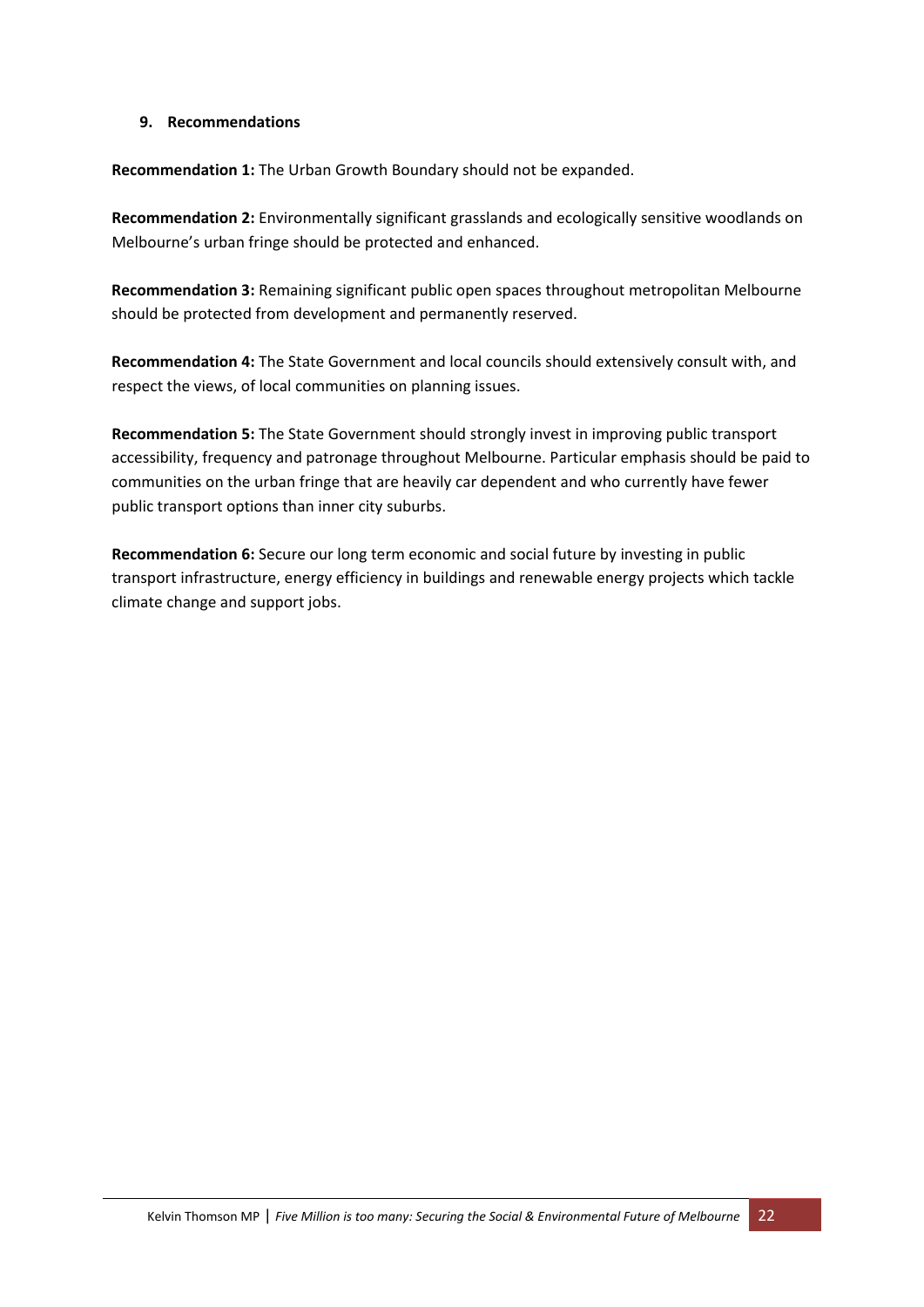#### **10. References**

- ‐ Australian Bureau of Statistics (2007) *Population by Age and Sex, Victoria‐ Electronic Delivery June 2005* [Online] http://www.abs.gov.au/ausstats/abs@.nsf/0/AB9264273DCEAAA4CA256EC2007E9CEB?Ope nDocument [Accessed 15/07/2009]
- ‐ Australian Bureau of Statistics (2006) *Census QuickStats: Melbourne (Major Statistical Region)* [Online] www.abs.gov.au [Accessed 20/06/2009]
- ‐ Australian Bureau of Statistics (2006A) *Census Tables: Melbourne Statistical Division* [Online] www.abs.gov.au [Accessed 24/06/2009]
- ‐ Australian Bureau of Statistics (2006B) *4177.0 Participation in Sport and Physical Recreation Australia 2005‐06* [Online] http://abs.gov.au/AUSSTATS/abs@.nsf/ProductsbyCatalogue/9FD67668EE42A738CA2568A9 001393AC?OpenDocument [Accessed 12/02/2009]
- ‐ Australian Bureau of Statistics (2005) *Use of urban public transport in Australia; 1301.0 Year Book Australia*. [Online] http://www.abs.gov.au/Ausstats/ABS@.nsf/Previousproducts/1301.0Feature%20Article292 005?opendocument&tabname=Summary&prodno=1301.0&issue=2005&num=&view= [Accessed 13/05/2008]
- ‐ Australian Bureau of Statistics (2001)*Census QuickStats: Melbourne (Major Statistical Region)* [Online] www.abs.gov.au [Accessed 20/06/2009]
- ‐ Australian Government (2009) *2009‐10 Budget in Brief; Nation Building Economic Stimulus Program*.
- ‐ Australian Government (2009A) 'Carbon Pollution Reduction Scheme White Paper Overview' [Online] http://www.climatechange.gov.au/whitepaper/foreword.html [Accessed 14/07/2009]
- ‐ Australian Labor Party (2009) 'Energy efficient homes‐ solar hot water rebate and ceiling insulation'. Press Release issued 3/02/09 by Rudd, K., Garrett, P., & Swan, W. [Online] http://www.alp.org.au/media/0209/msenhpmtres030.php [Accessed 14/07/2009]
- ‐ Australian Labor Party (2007) *Labor's 2020 target for a renewable energy future* [Online] http://www.alp.org.au/download/now/071030\_renewable\_energy\_policy\_\_\_\_\_xx.pdf [Accessed 14/07/2009]
- ‐ Beaumont, J. (1996) *Australia's War 1939‐45*. Allen & Unwin Ltd, St Leonards, NSW.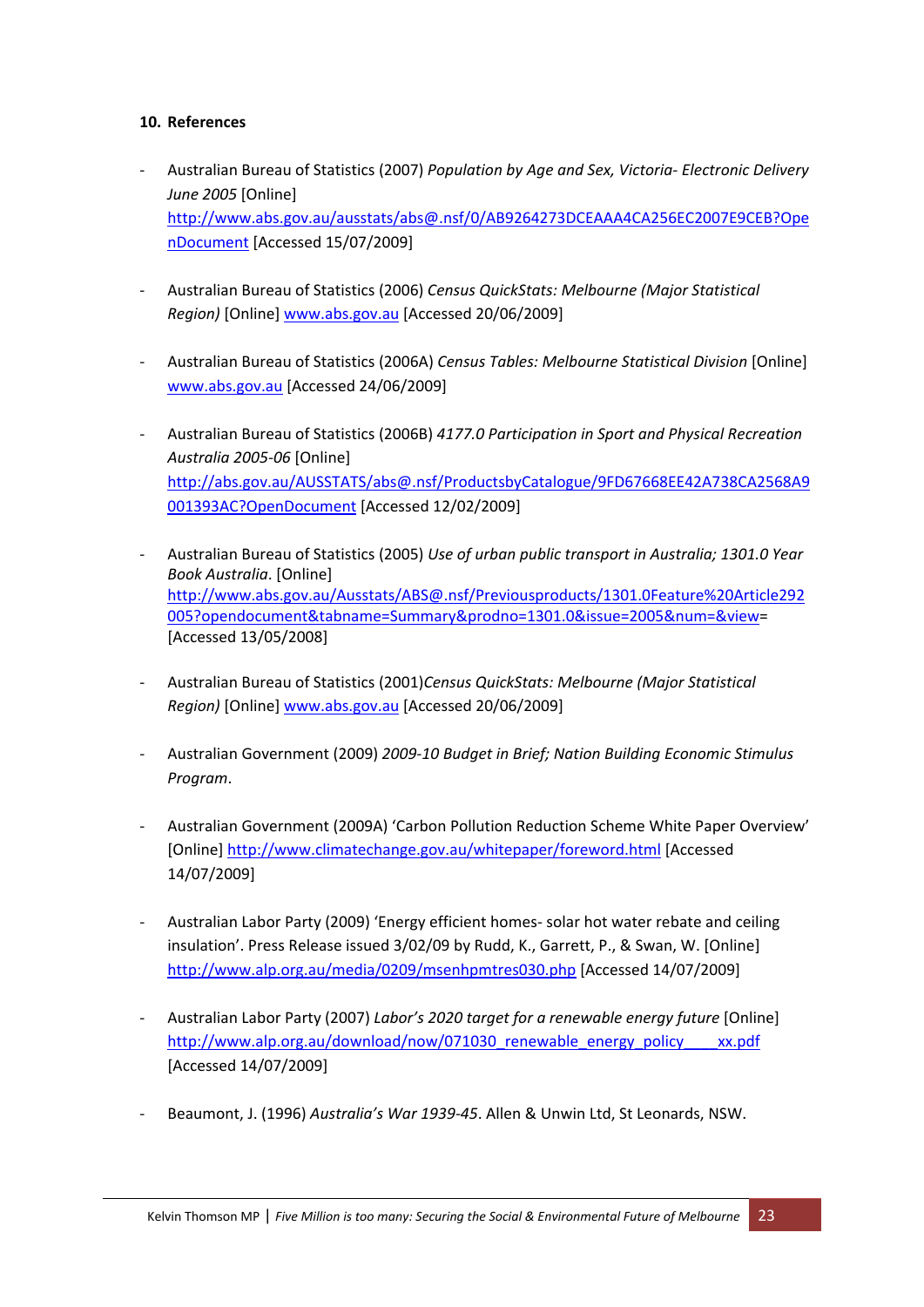- ‐ Biggs, M. (2006) *Overweight and obesity in Australia E‐brief.* Published by the Parliamentary Library [Online] http://www.aph.gov.au/library/intguide/SP/obesity.htm [Accessed 12/02/2009]
- ‐ Blainey, G. (1966) *Tyranny of Distance: How Distance Shaped Australia's History*. Melbourne.
- ‐ Blainey, G., & Cannon, M. (1966) *The Land Boomers*. Melbourne University Press.
- ‐ Buckley, B. (2009) 'We can't afford sprawl'. Published in *The Age* Newspaper 19/06/09 [Online] http://www.theage.com.au/news/opinion/we-cant-affordsprawl/2009/06/18/1244918134509.html [Accessed 19/06/2009]
- ‐ Butlin, J., S., & Schedvin, B., C. (1977) *The War Economy*.
- ‐ Cardinia Climate Coalition (2009) Accessed through Environment Victoria Submission to UGB Review [Online] http://www.cecinc.net.au/ [Accessed 8/07/2009]
- ‐ City of Melbourne (1997) *The History of The City of Melbourne.* Prepared by the Records and Archives, Public Affairs, In House Design and Cultural Development of the City of Melbourne [Online] http://www.melbourne.vic.gov.au/rsrc/PDFs/History/HistoryMelbourne.PDF [Accessed 23/06/2009]
- ‐ Colebatch, T. (2009) 'Pressure grows as Melbourne rockets to 4 million'. Published in *The Age* 24/04/09 [Online] http://www.theage.com.au/national/pressure‐grows‐as‐melbourne‐ rockets‐to‐4‐million‐20090423‐agt5.html [Accessed 16/06/2009]
- ‐ Committee for Geelong (2009) *Submission to the Inquiry on the Global Financial Crisis on Regional Australia* [Online] http://www.aph.gov.au/house/committee/itrdlg/financialcrisis/subs/sub15.pdf [Accessed 14/07/2009]
- ‐ Cooper, B., J. (1932) 'Beginning of Geelong'. Published in The Argus on 27/08/1932 [Online] http://ndpbeta.nla.gov.au/ndp/del/article/4470647 [Accessed 2/07/2009]
- ‐ CSIRO (2004) *Reshaping the future of cities* [Online] http://parlinfo.aph.gov.au/parlInfo/download/library/jrnart/UV8C6/upload\_binary/uv8c63. pdf;fileType%3Dapplication%2Fpdf [Accessed 12/07/2009]
- ‐ Das, S. (1999) 'A link to the future'. Published in *The Age*.
- ‐ Davidson, K. (2008) 'Wrong turns‐ Freeway funds a waste'. Published in *The Age* 5/05/08. [Online] http://business.theage.com.au/wrong‐turn‐‐freeway‐funds‐a‐waste/20080504‐ 2avj.html# [Accessed 13/05/2008]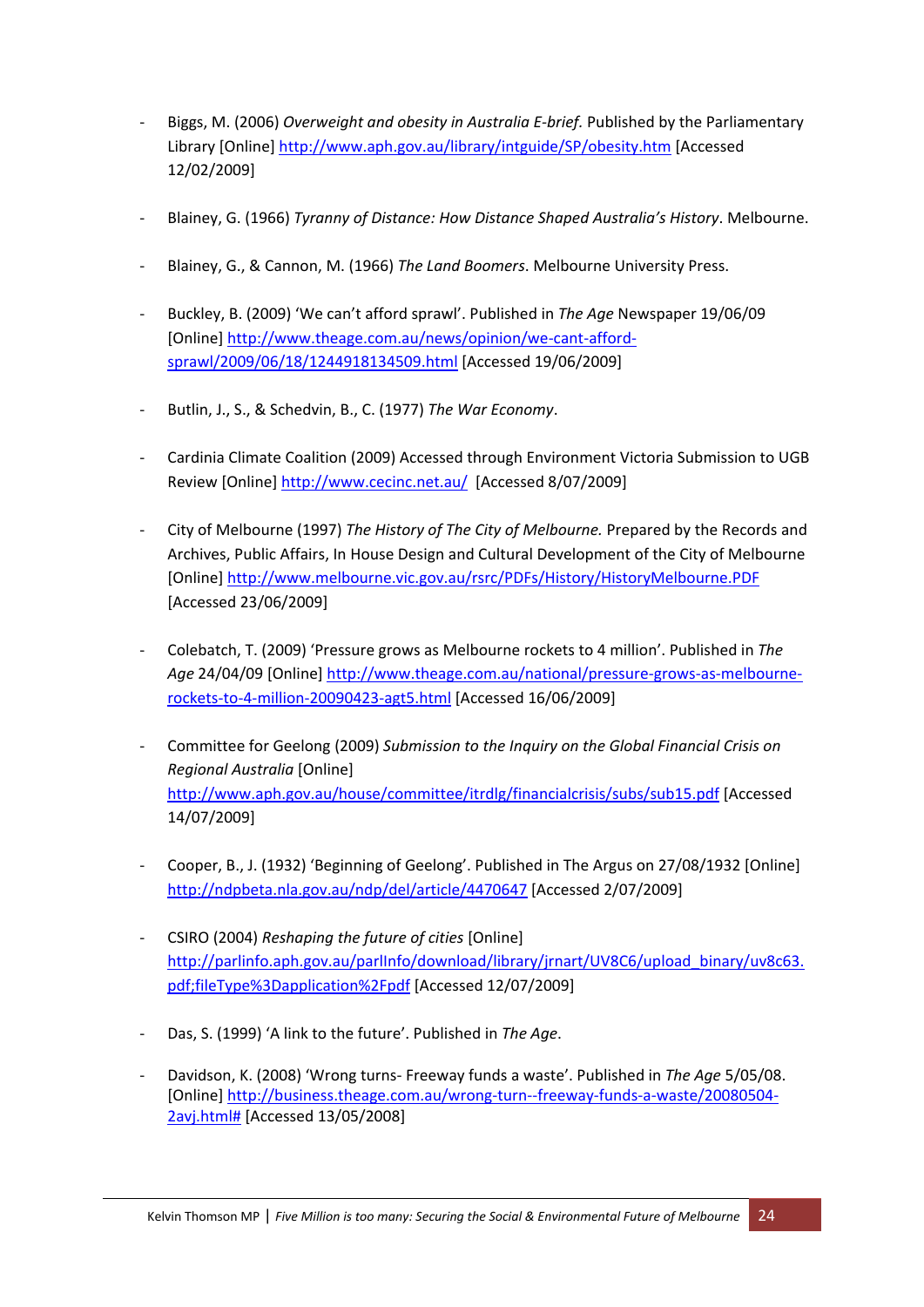- ‐ Deakin University (2009) *Submission to the Inquiry into the impact of the global financial crisis on regional Australia* [Online] http://www.aph.gov.au/house/committee/itrdlg/financialcrisis/subs/sub11.pdf [Accessed 14/07/2009]
- ‐ Department of Planning & Community Development (2009) *Delivering Melbourne's Newest Sustainable Communities; Report for Public Consultation Urban Growth Boundary Review* [Online] http://www.dse.vic.gov.au/DSE/nrenpl.nsf/LinkView/C350816525A0D3A3CA2575D6001DAB 9ECEE2CCA29F0B7E7CCA2572DC001F183F [Accessed 18/06/2009]
- ‐ Department of Planning & Community Development (2009A) 'About Melbourne 2030; Order of Melbourne 2030' [Online] http://www.dse.vic.gov.au/DSE/nrenpl.nsf/childdocs/‐ 3AFDBF77580D7A93CA256D19002583CC‐718331E8AB7D9987CA256D1900299B45‐ A880EF1092FE0F07CA256D19002A0A5D?open [Accessed 18/08/2009]
- ‐ Department of Sustainability and Environment (2005) 'Melbourne 2030 in summary'. *Melbourne 2030 Planning for sustainable growth* [Online] http://www.dse.vic.gov.au/melbourne2030online/content/introduction/02\_summary.html [Accessed 18/06/2009]
- ‐ Department of Sustainability and Environment (2005A) 'Urban Growth Boundary'. *Melbourne 2030 Planning for sustainable growth* [Online] http://www.dse.vic.gov.au/melbourne2030online/content/implementation\_plans/02b\_acti ons.html#relate [Accessed 22/06/2009]
- ‐ Department of Sustainability & Environment (2004) *Regional Victoria: What will happen to regional Victoria's population over the next 30 years?* [Online] http://www.dse.vic.gov.au/CA256F310024B628/0/A20D42ADE8F37412CA25702000099B26 /\$File/YQA+‐+Regional+Victoria.pdf [Accessed 14/07/2009]
- ‐ Dowling, J. (2009A) 'Melbourne's population surge' [Online] http://www.theage.com.au/national/melbournes‐population‐surge‐20090701‐d4vx.html [Accessed 1/07/2009]
- ‐ Dowling, J. (2009) 'No end to urban sprawl as transport woes set to grow'. Published in The Age on the 9/05/09 [Online] http://www.theage.com.au/national/no‐end‐to‐urban‐sprawl‐ as‐transport‐woes‐set‐to‐grow‐20090508‐ay3n.html [Accessed 13/07/2009]
- ‐ Dowling, J., & Lahey, K. (2009) 'Brumby tackled on urban sprawl'. Published in *The Age* on the 09/06/09 [Online] http://www.theage.com.au/national/brumby-tackled-on-urbansprawl‐20090608‐c0ui.html [Accessed 09/06/2009]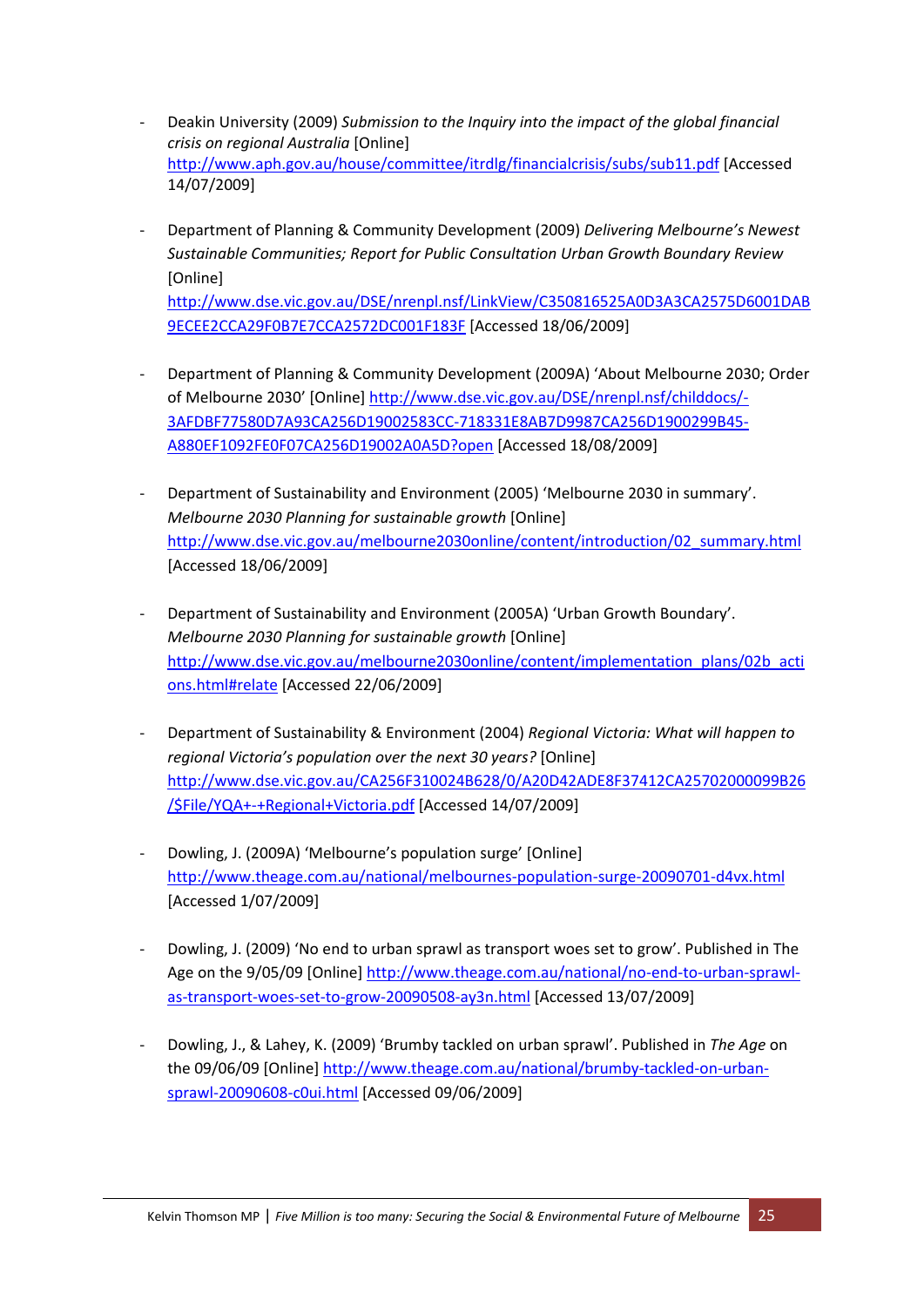- ‐ Dowling, J., & Lucas, C. (2009) 'Go‐ahead for urban expansion'. Published in *The Age* on the 18/06/2009 [Online] www.theage.com.au/national/goahead‐for‐urban‐expansion‐ 20090617‐chvp.html [Accessed 18/06/2009]
- ‐ Dowling, J., & Lucas, C. (2009) '\$40bn: the price tag on Melbourne's urban sprawl'. Published in *The Age* 17/07/2009.
- ‐ Ellis, K. (2009) 'One million more Australians into physical activity'. Media Release from the Minister for Sport issued on the 30/06/09.
- ‐ Environment Victoria (2009) *Nature on Melbourne's Doorstep, and a sustainable, liveable city. The Arguments for holding the line on the Urban Growth Boundary*. Level 2, 60 Leicester Street, Carlton.
- ‐ Fisher, P., Dr. (2009) 'It's time literally to go green'. Article published in *The Age* on the 23/01/2009 [Online] http://www.theage.com.au/opinion/its‐time‐literally‐to‐go‐green‐ 20090122‐7nv5.html [Accessed 23/01/2009]
- ‐ Friends of Merri Creek (2009) 'The Merri Valley: Nature on Melbourne's northern doorstep' [Online] http://home.vicnet.net.au/~fomc/media/docs/merri\_creek\_conservation\_corridor.pdf [Accessed 08/07/2009]
- ‐ Gill, P., T., & Baur, A., L., et al (2008) *Childhood obesity in Australia remains a widespread health concern that warrants population‐wide prevention programs*. Published on the Medical Journal of Australia [Online] http://www.mja.com.au/public/issues/190\_03\_020209/gil10817\_fm.html [Accessed 12/02/2009]
- ‐ Green Wedges Coalition (2009) 'Government Green Light for Destruction of Green Wedges'. Media Release Published on 16/06/09 [Online] http://marvellousmelbourne.org/drupal/?q=node/847 [Accessed 6/07/2009]
- ‐ Greig, W., A. (1928) 'Birth of Melbourne; Who Laid the City?' Published in *The Argus* on the 20/10/28 [Online] http://ndpbeta.nla.gov.au/ndp/del/article/3964066 [Accessed 25/06/2009]
- ‐ Hansard (2009) *House of Representatives Second Reading Speech; Budget 2009‐10.* Delivered on the 25/05/09 by K., J., Thomson. Please contact Anthony Cianflone from Mr Thomson to obtain a copy.
- ‐ Herald Sun (2008) 'More on the buses'. Published in *The Herald Sun* on the 12/11/08 [Online] http://www.news.com.au/heraldsun/story/0,,24638768‐2862,00.html [Accessed 11/05/2009]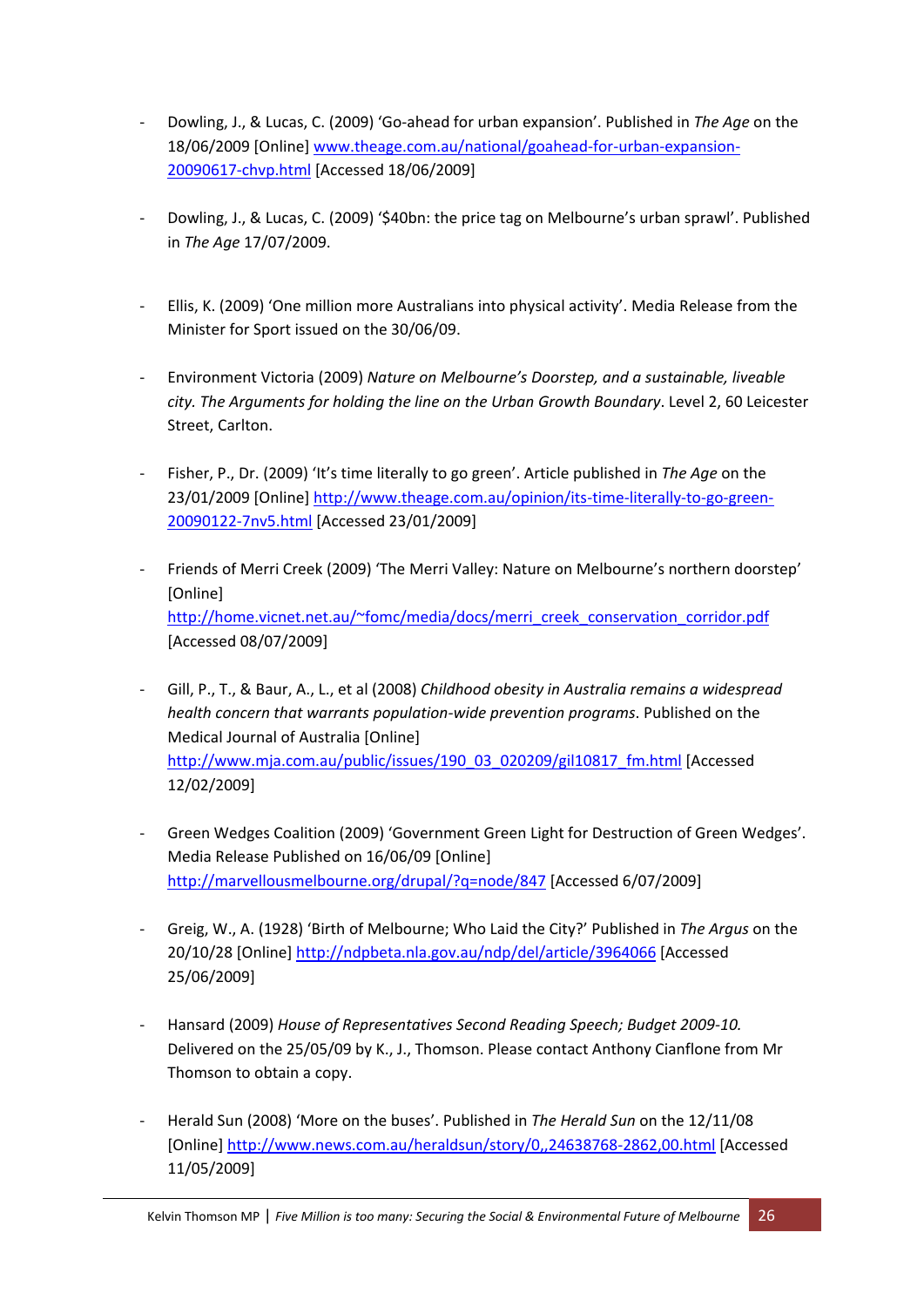- ‐ Houghton, J. (2007) 'Obesity clinic waits for patients'. Published in the *Moreland Community News* on the 28/08/2007.
- ‐ Hurley, T., F. (1989) *An Event that Never Happened: The History and Politics of Decentralisation in Victoria and New South Wales 1885‐1985.* A thesis submitted for the degree of Doctor of Philosophy. School of Humanities, Deakin University.
- ‐ Ierodiaconou, G. (2009) 'Big growth tax grab in Sunbury'. Published in the *Sunbury Leader* 23/06/09 [Online] http://sunbury-leader.whereilive.com.au/news/story/big-growth-taxgrab‐in‐sunbury/ [Accessed 6/07/2009]
- Jo, H. (2002) 'Impacts of urban greenspace on offsetting carbon emissions from middle Korea'. Journal of Environmental Management, vol 64. Accessed through the Commonwealth Parliamentary Library.
- ‐ Jo, H., & McPherson, G., E. (1995) 'Carbon storage and flux in urban residential green space'. *Journal of Environmental Management*, vol 45. Accessed through the Commonwealth Parliamentary Library.
- ‐ Lahey, K. (2009) 'High‐rise plan to halt the sprawl'. Published in The Age on the 20/04/09 [Online] http://www.theage.com.au/national/highrise‐plan‐to‐halt‐the‐sprawl‐20090429‐ angx.html [Accessed 12/07/2009]
- ‐ Lenders, J. (2008) 'Victoria to post surplus despite global financial crisis'. Issued by the Office of the Victorian Treasurer on 3/12/08 [Online] http://www.premier.vic.gov.au/treasurer/victoria‐to‐post‐surplus‐despite‐global‐financial‐ crisis.html [Accessed 3/07/2009]
- ‐ Lucas, C. (2009) 'Tram cram to get tighter by millions'. Published in The Age on the 7/07/09 [Online] www.theage.com.au [Accessed 07/07/2009]
- ‐ Lucas, C. (2008) 'Plan to get drivers off the road comes off the rails'. Published in *The Age* 12/05/08. [Online] http://www.theage.com.au/news/national/plan‐to‐get‐drivers‐off‐the‐ road‐comes‐off‐the‐rails/2008/05/11/1210444243805.html [Accessed 13/05/2008]
- ‐ Lucas, C. (2008A) 'Public Transport use hits all‐time high'. Published in *The Age* 20/08/08 [Online] http://www.theage.com.au/national/public-transport-use-hits-alltime-high-20080820‐3yjg.html [Accessed 13/07/2009]
- ‐ Lucas, C., & Miller, R. (2008) 'Victoria: the garden state or greenhouse capital?' Published in *The Age* 11/03/08 [Online] http://www.theage.com.au/articles/2008/03/10/1205125821732.html [Accessed 03/07/2009]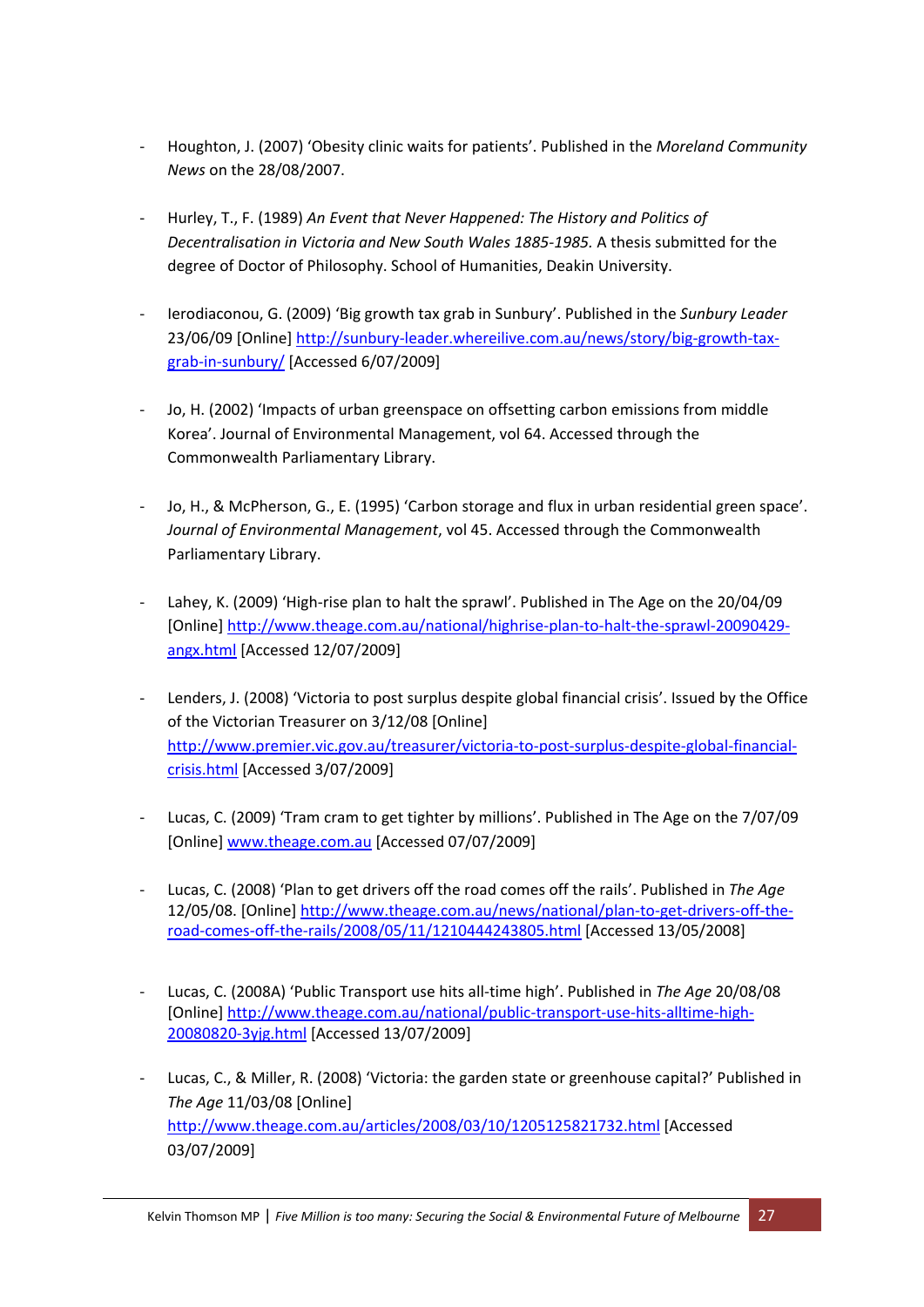- ‐ Miller, C. (2005) 'Multicultural Melbourne‐ A Special Report'. Published in *The Age* 26/07/05 [Online] http://150.theage.com.au/view\_bestofarticle.asp?straction=update&inttype=1&intid=1797 [Accessed 24/06/2009]
- ‐ Mitchell, G., & Higginbottom, N. (2008) 'More homes to be built outside urban boundaries'. Published in *The Herald Sun* 3/12/08 [Online] www.news.com.au/heraldsun/story/0,,24742800‐2862,00.html [Accessed 11/05/2009]
- ‐ Melbourne Water (2009) 'Weekly Water Report; July 2009' [Online] http://www.melbournewater.com.au/content/water\_storages/water\_report/weekly\_water \_report.asp?bhcp=1 [Accessed 13/07/2009]
- ‐ Melbourne Water (2009A) 'Water Use' [Online] http://www.melbournewater.com.au/content/water\_conservation/water\_use/water\_use.a sp [Accessed 13/07/2009]
- ‐ Merri Creek Management Committee (2009) *Upper Merri Biodiversity Network Plan Submission: Melbourne 2030 Planning Update. Melbourne @ 5 Million.* Copy can be attained by contacting the Manager Luisa Macmillan 9380 8199.
- ‐ Moncrief, M. (2008) 'Go‐ahead for urban sprawl'. Published in *The Age* 3/12/08 [Online] http://www.theage.com.au/national/goahead-for-urban-sprawl-20081202-6ps9.html?page=1 [Accessed 20/06/2009]
- ‐ Moran, A. (2008) 'Melbourne's public transport is on a road to nowhere'. Published by the Institute of Public Affairs. [Online] http://www.ipa.org.au/files/news\_1584.html [Accessed 06/06/2008]
- ‐ Municipal Association of Victoria (2009) *Submission to the Inquiry into the Impact of the Global Financial Crisis on Regional Australia* [Online] http://www.mav.asn.au/CA256C320013CB4B/Lookup/Inquiry%5finto%5fthe%5fimpact%5fo f%5fthe%5fglobal%5ffinancial%5fcrisis%5fregional%5fAustralia%5fmarch%5f2009/\$file/Inqu iry%20into%20the%20impact%20of%20the%20global%20financial%20crisis%20regional%20 Australia%20march%202009.pdf [Accessed 14/07/2009]
- ‐ National Diabetes Services Scheme (2008) 'Growing economic cost of obesity in 2008' [Online] http://www.ndss.com.au/en/News/Media-Release---Growing-cost-of-obesity/ [Accessed 13/07/2009]
- ‐ Newman, P., Prof. (2006) *Sustainable Transport for Sustainable Cities.* Institute for Sustainability & Technology Policy, Murdoch University. Accessed through the Commonwealth Parliamentary Library.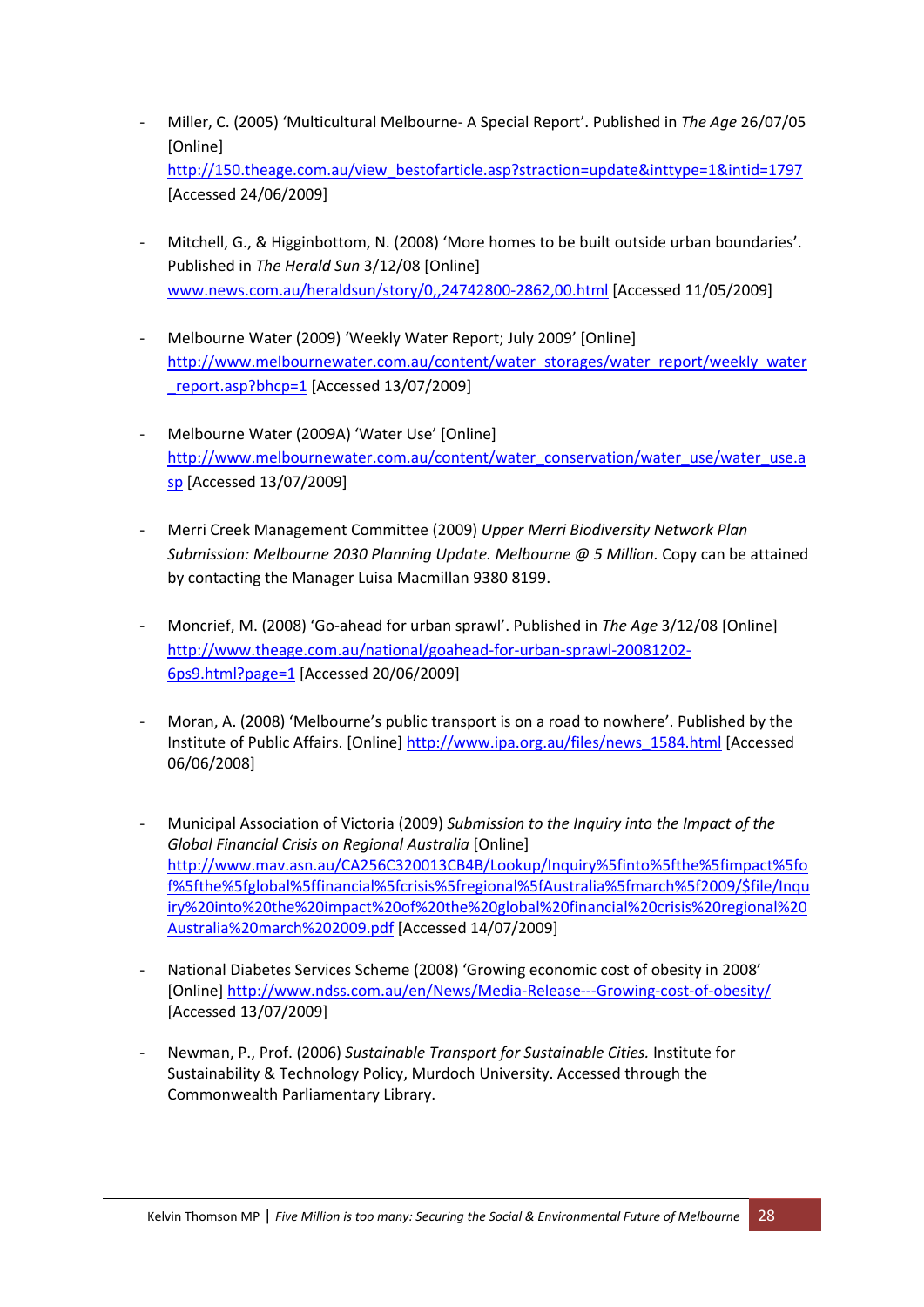- ‐ Nowak, D., & Crane, E., D. (2002) 'Carbon storage and sequestration by urban trees in the USA'. Environmental Pollution, vol 116. Accessed through the Commonwealth Parliamentary Library.
- ‐ Opitz, L. (2009) 'No Win Situation; new tax worth more than land'. Published in *The Senior* July 2009, Victoria.
- ‐ Planning Institute of Australia (2007) *Statement on Urban Growth Management (UGM)* [Online] http://www.planning.org.au/index.php [Accessed 10/07/2009]
- ‐ Plibersek, T., The Hon (2009) '97,000 take up First Home Owners Boost'. Media Release issued 25/06/09 [Online] http://www.alp.org.au/media/0609/mshou250.php [Accessed 13/07/2009]
- ‐ Port Phillip and Westernport Catchment Management Authority (2007) *Melbourne Environment Report 2007*. Designed and Produced by by Eade Evans.
- ‐ Prime Minister (2009) '\$4.3 billion Regional Rail express to create jobs and help suburban and regional passengers'. Press Release Issued 18/05/09 [Online] http://www.pm.gov.au/media/Release/2009/media\_release\_1007.cfm [Accessed 13/07/2009]
- ‐ Premier of Victoria (2009) 'Victorian First Home Bonus Increased for New Home'. Media Release issues on the 6/05/09 [Online] http://www.premier.vic.gov.au/premier/victorian‐ first‐home‐bonus‐increased‐for‐new‐homes.html [Accessed 14/07/2009]
- ‐ Premier of Victoria (2009) '2009 State Budget: Growing Regional Victoria'. Media Release issued on the 5/05/09 [Online] http://www.premier.vic.gov.au/treasurer/2009-statebudget‐growing‐regional‐victoria.html [Accessed 14/05/2009]
- ‐ Premier of Victoria (2009B) 'Reform empowers industry to create 250,000 green jobs'. Media Release issued 24/04/09 [Online] http://www.premier.vic.gov.au/minister-for-skillsworkforce-participation/reform-empowers-industry-to-create-250000-green-jobs.html [Accessed 14/07/2009]
- ‐ Public Transport Users Association (2009) *Connecting the Future; The Alternative to the Victorian Transport Plan* [Online] http://www.ptua.org.au/files/2009/ConnectingToTheFuture.pdf [Accessed 13/07/2009]
- ‐ Public Transport Users Association (2009A) 'Quick Facts' [Online] http://www.ptua.org.au/melbourne/fact/ [Accessed 13/07/2009]
- ‐ Public Transport Users Association (2009B) 'Common urban myths about transport' [Online] http://www.ptua.org.au/myths/nouse.shtml [Accessed 13/07/2009]